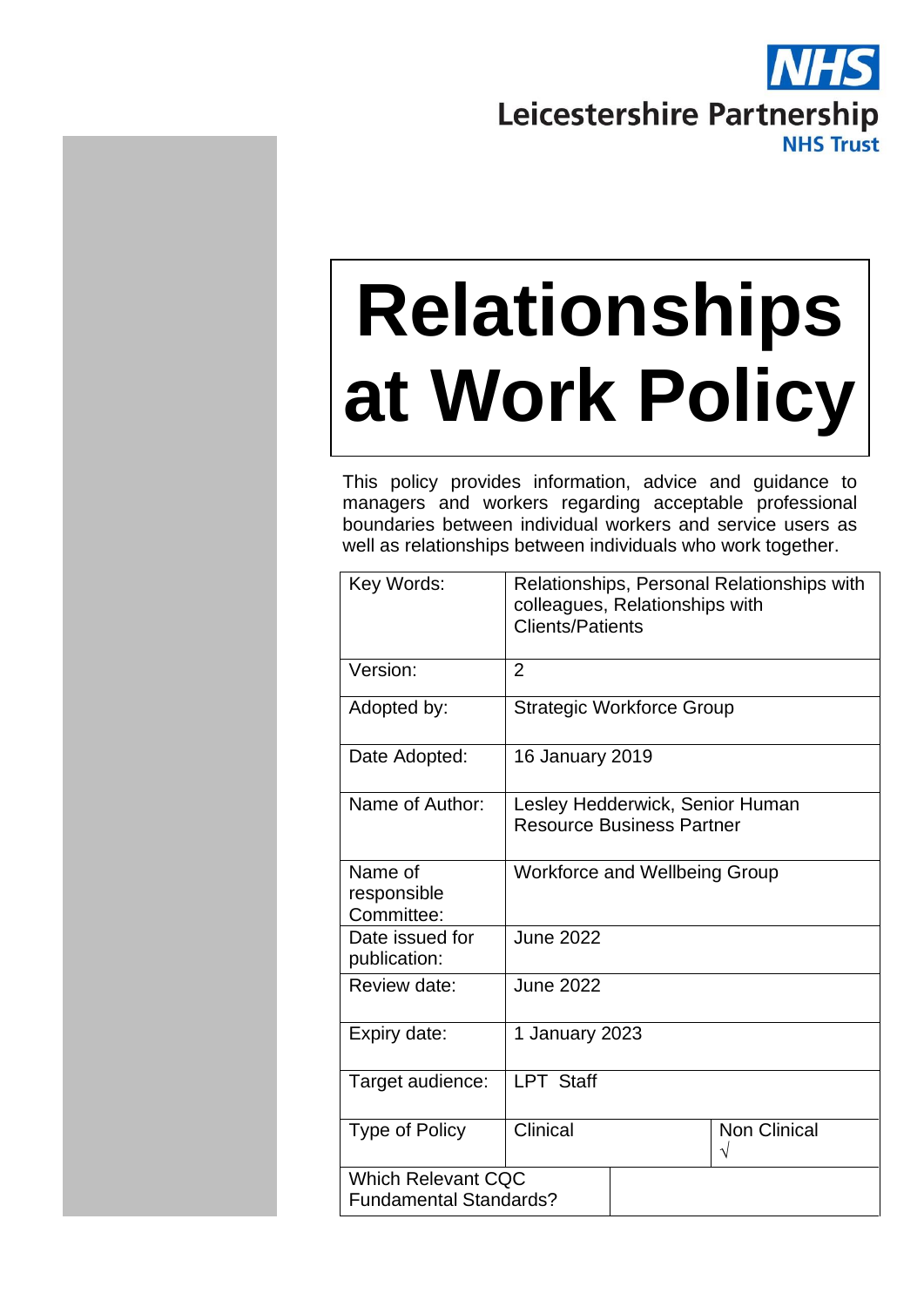

# **CONTRIBUTION LIST**

Key individuals involved in developing the document

| Name                     | Designation                       |
|--------------------------|-----------------------------------|
| <b>Lesley Hedderwick</b> | <b>Senior HR Business Partner</b> |

Circulated to the following individuals for comments

| Name                             | Designation |
|----------------------------------|-------------|
| Directors / Heads of Service and |             |
| <b>Direct Reports</b>            |             |
| <b>Operational HR Team</b>       |             |
| <b>Equalities Team</b>           |             |
| <b>Staffside</b>                 |             |
| Workforce & Wellbeing Group      |             |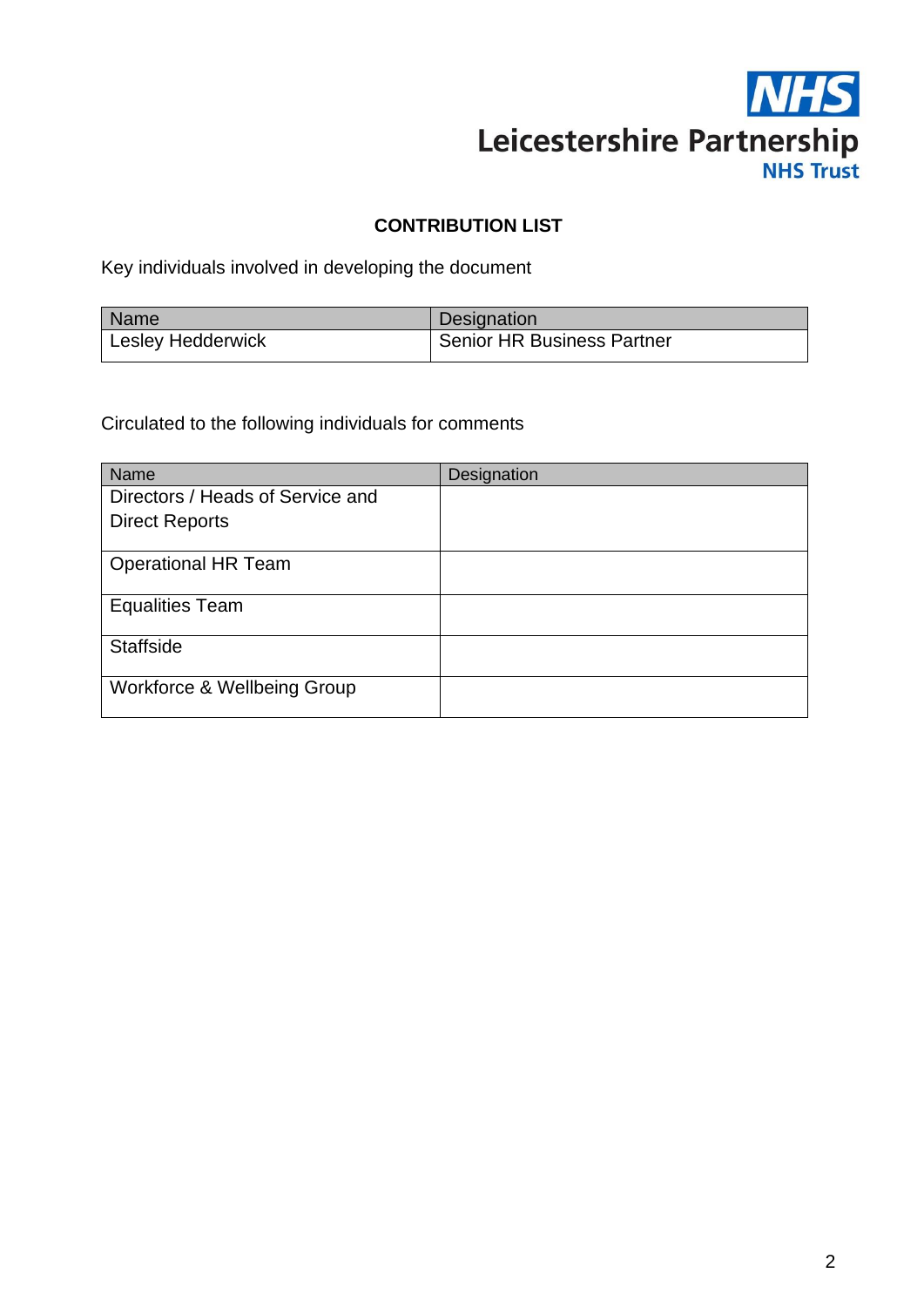| <b>Contents</b>                                                                      | Page           |
|--------------------------------------------------------------------------------------|----------------|
| Definitions that apply to this policy                                                | $4 - 5$        |
| <b>Equality Statement</b>                                                            | 5              |
| <b>Due Regard</b>                                                                    | 5              |
| <b>THE POLICY</b>                                                                    |                |
| <b>Introduction</b><br>1.                                                            | 6              |
| <b>Purpose and Scope of the Policy</b><br>2.                                         | $6 - 7$        |
| <b>Principles</b><br>3.                                                              | $\overline{7}$ |
| <b>Recruitment</b><br>4.                                                             | $7 - 8$        |
| <b>Line Management of employees</b><br>5.                                            | $8 - 9$        |
| No Line Management of employees<br>6.                                                | 9              |
| 7. Forming of Relationships at Work                                                  | $9 - 10$       |
| <b>Job Evaluation/ Promotion/ Pay</b><br>8.                                          | 10             |
| <b>Disciplinary Issues</b><br>9.                                                     | 10             |
| 10. Managing Situations when a Personal Relationship Adversely Affects the Workplace | 11             |
| 11. Relationships with Clients/ Patients                                             | $11 - 12$      |
| 12. Relationships with Contractors                                                   | 12             |
| 13. Confidentiality                                                                  | 12             |
| <b>14. Raising Concerns</b>                                                          | 12             |
| 15. Duties within the Organisation                                                   | 13             |
| <b>16. Stakeholder and Consultation</b>                                              | 13             |
| 17. Monitoring Compliance and Effectiveness                                          | 14             |
| 18. Dissemination and Implementation                                                 | 14             |
| 19. Links to other policies (available on eSource)                                   | 14             |
| 20. References and associated documentation                                          | 14             |
| Appendix 1 - Due Regard Screening Tool                                               | 16             |
| <b>Appendix 2 - NHS Constitution</b>                                                 | 18             |
| Appendix 3 - Data Privacy Impact Assessment Screening                                | 19             |
|                                                                                      |                |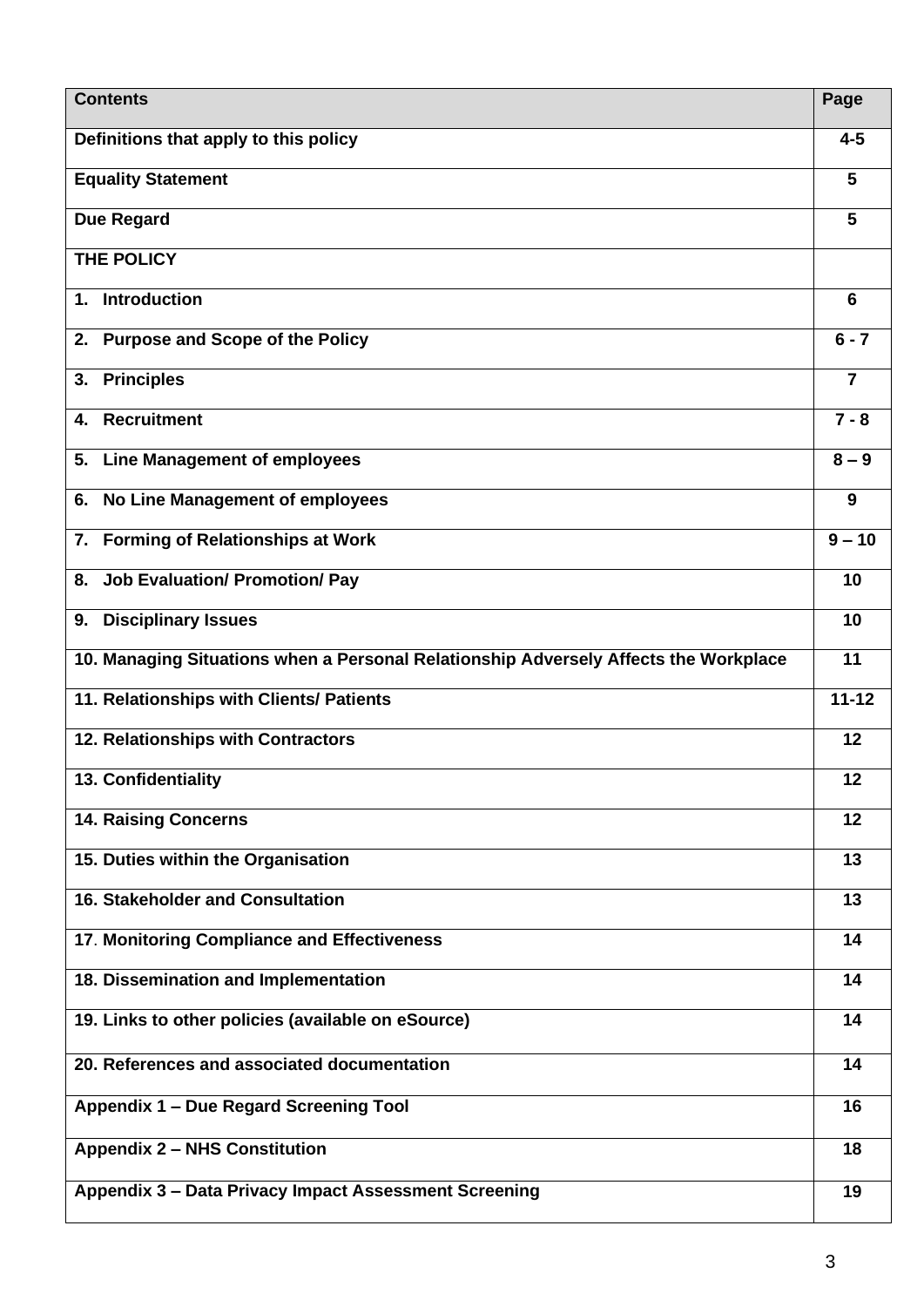# **Version Control and Summary of Changes**

| Version<br><b>Number</b> | Date         | Comments<br>(description change and amendments)                                                                                                                                                                                                                                                  |
|--------------------------|--------------|--------------------------------------------------------------------------------------------------------------------------------------------------------------------------------------------------------------------------------------------------------------------------------------------------|
| 1                        | March 2016   | This policy provides information advice and<br>guidance to managers and employees regarding<br>acceptable professional and personal boundaries<br>between individual employees and service users<br>as well as relationships between individuals who<br>work together.                           |
| $\overline{2}$           | October 2018 | Formatting                                                                                                                                                                                                                                                                                       |
|                          |              | Privacy Impact Assessment included as Appendix<br>3                                                                                                                                                                                                                                              |
|                          |              | Paragraph 17 Monitoring Compliance and<br>Effectiveness - measurable added                                                                                                                                                                                                                       |
|                          |              | Paragraph 4.11 changed to Managers should not<br>provide official organisational references in any<br>instance. All official organisational references<br>must be provided by the Employee Services team.                                                                                        |
|                          |              | Para 11.2 changed to ask or accept a date to meet<br>with a patient, client or service user to engage in<br>personal social activity                                                                                                                                                             |
|                          |              | Para 7.3 If a friend or member of staff's family are<br>admitted to your service for treatment and care<br>please inform your line manager as there is a<br>conflict of interest. Staff will be supported to work<br>in an alternative setting whilst the family member<br>or friend is treated. |
|                          |              | Risk Assessment Form included as Appendix 4                                                                                                                                                                                                                                                      |
|                          |              |                                                                                                                                                                                                                                                                                                  |

**All LPT Policies can be provided in large print or Braille formats, if requested, and an interpreting service is available to individuals of different nationalities who require them.** 

**For further information contact: Lesley Hedderwick, Senior HR Business Partner on (0116) 2957260**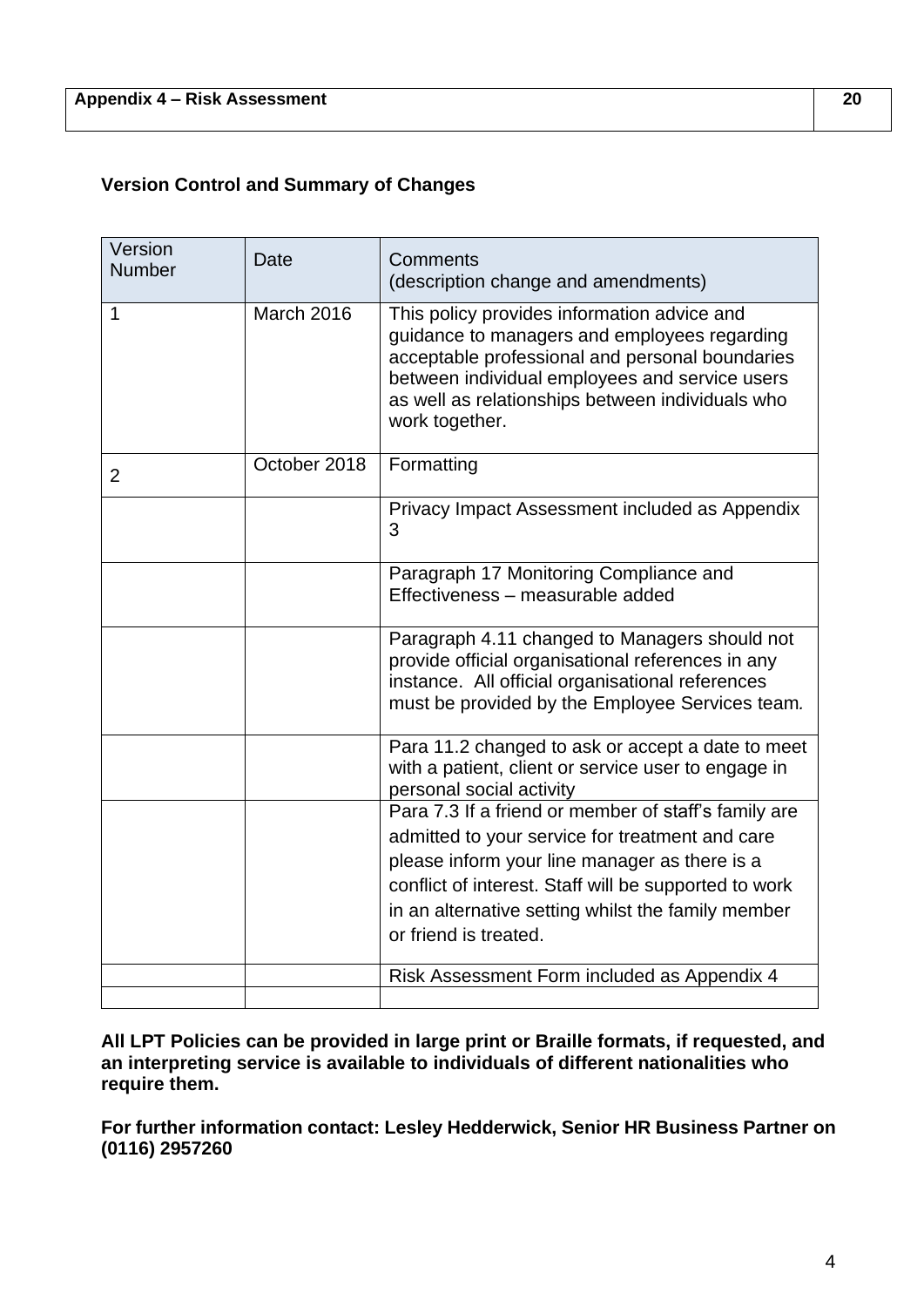# **Definitions that apply to this Policy**

| Close        | For the purposes of this policy a close personal relationship can be                               |
|--------------|----------------------------------------------------------------------------------------------------|
| Personal     | defined as a family, sexual or romantic relationship and includes:                                 |
| Relationship |                                                                                                    |
|              | Spouses or partners                                                                                |
|              | Parents, including in-laws and step-parents                                                        |
|              | Children, including in-laws and step-children                                                      |
|              | Siblings                                                                                           |
|              | Grandparents and grandchildren                                                                     |
|              | Aunts, uncles, nephews, nieces and cousins                                                         |
|              | Separated or divorced people                                                                       |
|              | Other personal and stable relationships, both same sex or<br>heterosexual                          |
|              | Any personal relationship whether long or short-term                                               |
| Due Regard   | Having due regard for advancing equality involves:                                                 |
|              | Removing or minimising disadvantages suffered by people<br>due to their protected characteristics. |
|              | Taking steps to meet the needs of people from protected                                            |
|              | groups where these are different from the needs of other<br>people.                                |
|              | Encouraging people from protected groups to participate in                                         |
|              | public life or in other activities where their participation is<br>disproportionately low.         |

# **Equality Statement**

Leicestershire Partnership NHS Trust (LPT) aims to design and implement policy documents that meet the diverse needs of our service, population and workforce, ensuring that none are placed at a disadvantage over others.

It takes into account the provisions of the Equality Act 2010 and promotes equal opportunities for all.

This document has been assessed to ensure that no one receives less favourable treatment on the protected characteristics of their age, disability, sex (gender), gender reassignment, sexual orientation, marriage and civil partnership, race, religion or belief, pregnancy and maternity.

In carrying out its functions, LPT must have due regard to the different needs of different protected equality groups in their area.

This applies to all the activities for which LPT is responsible, including policy development and review.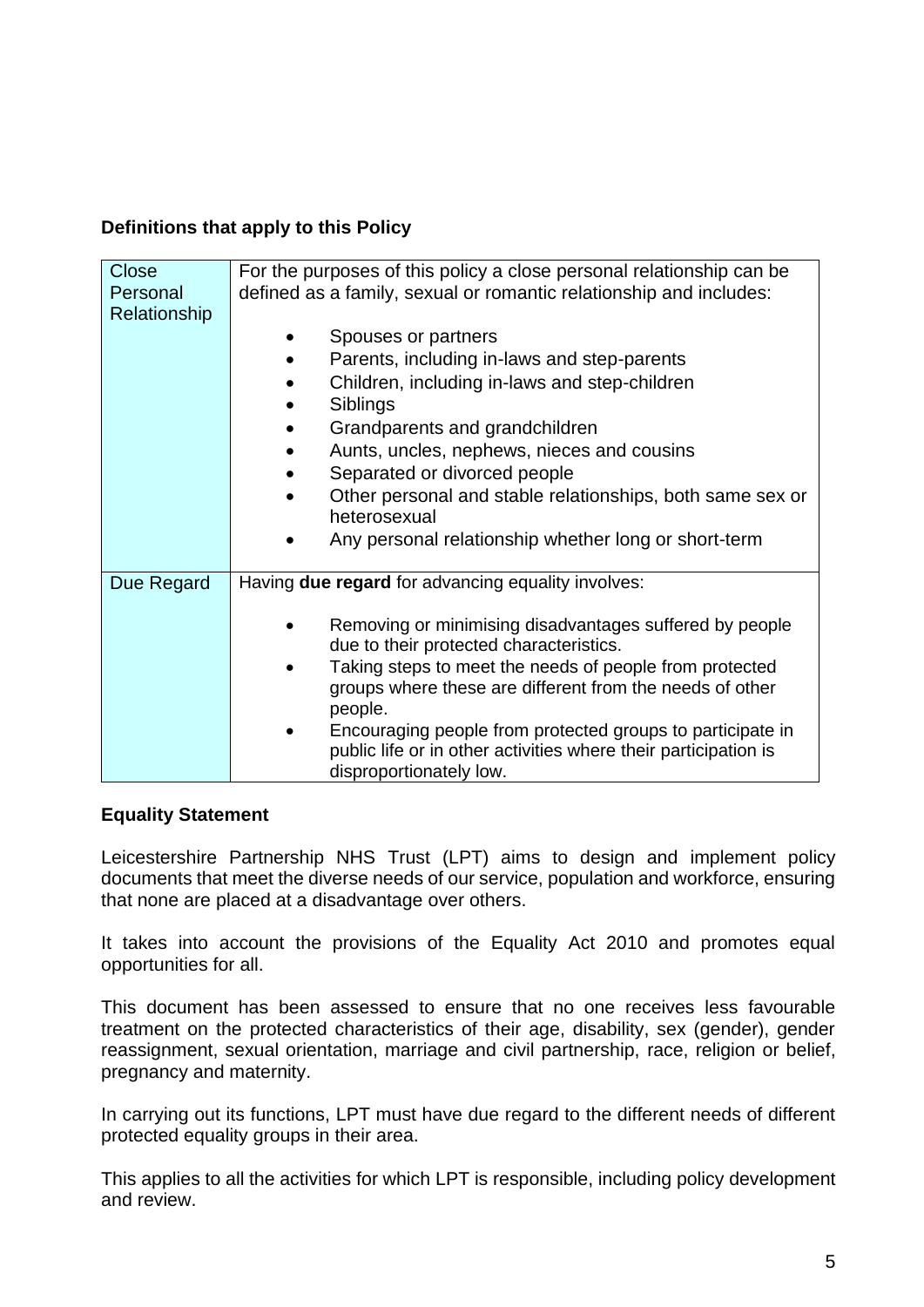# **Due Regard**

The Trusts commitment to equality means that this policy has been screened in relation to paying due regard to the Public Sector Equality Duty as set out in the Equality Act 2010 to eliminate unlawful discrimination, harassment, victimisation; advance equality of opportunity and foster good relations.

Please refer to Appendix 2 which provides a detailed overview of the due regard undertaken in support of this activity.

# **Training**

There is no training requirement identified within this policy.

#### **Summary**

The Relationships at Work Policy and Procedure applies to all staff employed by Leicestershire Partnership NHS Trust (hereafter referred to as LPT) and is available to all staff to support them in ensuring that acceptable professional boundaries between individual employees and services users as well as relationships with individuals who work together are maintained.

#### **1.0. Introduction**

This policy provides information advice and guidance to managers and employees regarding acceptable professional and personal boundaries between individual employees and service users as well as relationships between individuals who work together.

It is acknowledged that relationships of a non-professional nature may develop or exist between people who work together.

It is also recognised that employees must establish a rapport with service users, their relatives and carers; they are also responsible for establishing and maintaining appropriate boundaries between themselves and those who use our services. It is essential that all interactions between service users and employees are viewed and maintained in terms of a professional relationship.

LPT values and relies on professional integrity of objective relationships between employees. To ensure that LPT's business is conducted in a professional manner it is necessary to recognise personal relationships between employees which overlap with professional ones.

#### **2.0. Purpose and Scope of the Policy**

This policy provides clear guidance to employees and managers as to their responsibilities to ensure that issues arising from or involving close relationships are dealt with promptly, sensitively and effectively. Specifically, this Policy aims:

- To protect employees against potential claims of favouritism, bias or prejudice where one has a supervisory or managerial responsibility for the other;
- To avoid situations where there is potential for conflict of interest;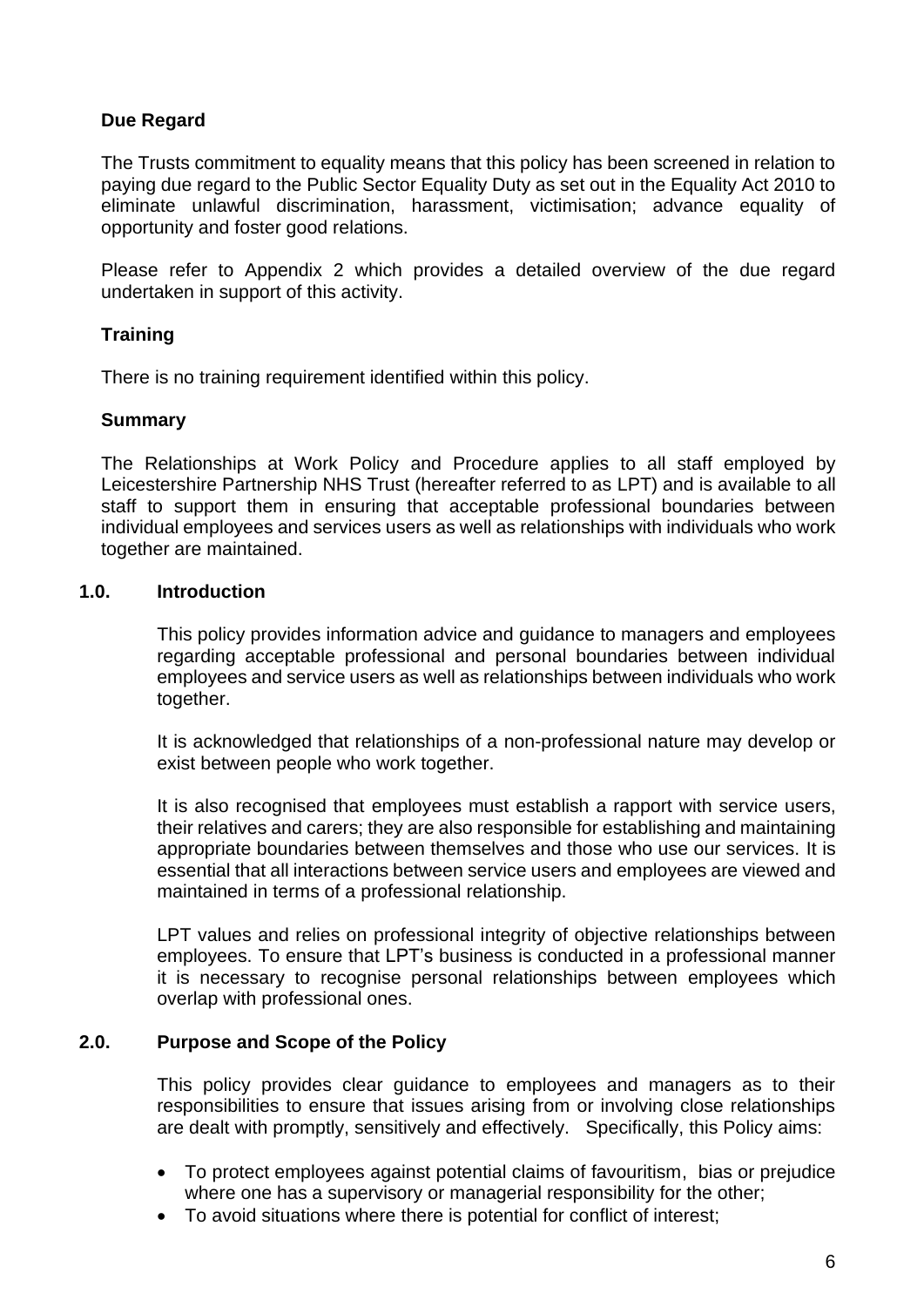- To ensure that situations do not develop where other employees feel unable to speak openly and honestly, or feel that a relationship is having an adverse impact on their own employment;
- To avoid the potential for abuse of patients;
- To avoid the potential for fraudulent activity;
- To facilitate and encourage the development of an organisational culture where employees feel confident to voluntarily declare personal relationships.
- 2.1 It is recognised that close personal relationships can and are sometimes formed at work and there is a possibility within LPT for related persons or individuals with a close personal relationship to be employed within the same team, establishment or work area.
- 2.2 Whilst respecting the right of employees to privacy and family life, LPT has a legitimate right to protect the interest of the organisation, patients / service users and other employees and to take action when close personal relationships either have the potential to have a negative (or reputation) impact upon services.
- 2.3 This Policy's aim is therefore to minimise the risk of problems arising, to provide employees and managers with clear guidance as to their responsibilities and to ensure that issues arising from or involving close personal relationships are dealt with promptly, sensitively and effectively.
- 2.4 To ensure that all employees feel confident of fair and consistent treatment without the concern that a close personal relationship, including if they are part of such a relationship, will adversely influence their or other employees treatment at work or wider working relationships.
- 2.5 To ensure that all employees are clear as to the standards of behaviour that are expected of them in their dealings with patients and service users and the professional boundaries that must be respected in that relationship.

# **3.0 Principles**

- 3.1 Although the existence of a close personal relationship does not constitute a bar to employment or promotion employees are required to declare to their line manager any relationship that may give rise to a real or perceived conflict of interest, trust or breaches of confidentiality.
- 3.2 Employees may normally continue to work together in the same team or department either as colleagues or in a line management relationship for so long as they both maintain the highest standards of behaviour and conduct in not allowing that relationship to adversely affect the functioning of the team, the treatment of other employees or the provision of services. It is expected that employees will behave responsibly and not put themselves in a position where their close personal relationships may adversely impact on their employment with the Trust and the services it provides.

# **4.0 Recruitment**

4.1 LPT's Recruitment & Selection Policy is designed to ensure objectivity and equality of opportunity throughout the recruitment and selection process, and has been developed to safeguard these principles and participants in the process, where the relationship between applicant and recruitment/selection decision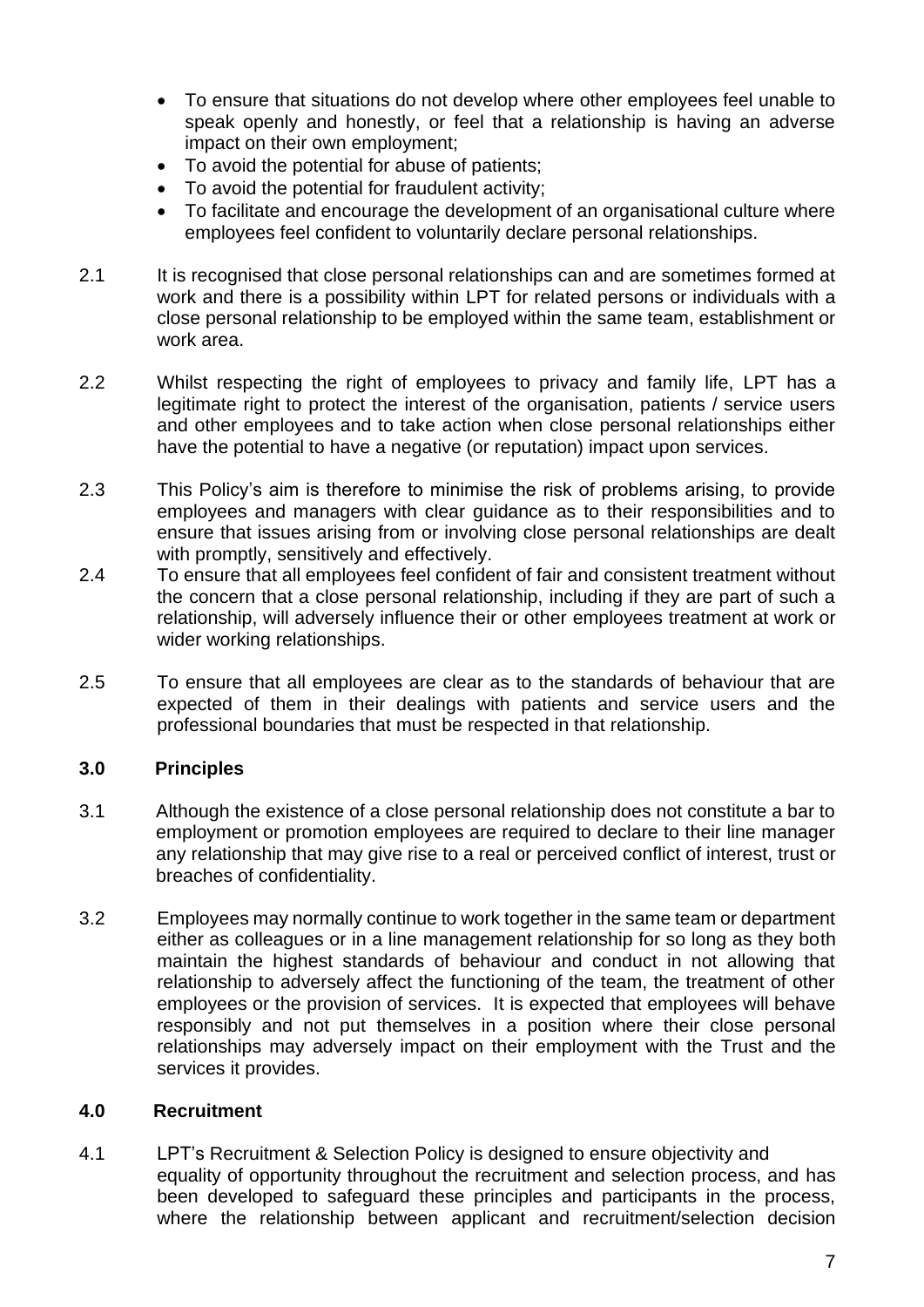makers may present a risk of conflict of interest (e.g. where applicants are close friends or relatives of the recruiting manager or panel members).

- 4.2 All applicants for positions within the Trust must declare on their application form, if they are related to a director, or have a relationship with a director or employee of the appointing organisation, stating the relationship.
- 4.3 Where a relationship between applicant and recruitment/selection decision makers may present a risk of conflict of interest (e.g. where applicants are close friends or relatives of the recruiting manager or panel members), a panel member must notify the recruiting manager. Where a recruiting manager identifies such a risk they must notify their immediate line manager.
- 4.4 In cases where a potential conflict of interest has been declared, a risk assessment must be undertaken to determine if there is a conflict of interest. If a conflict is identified, that panel member should not participate in the selection process any further. If no conflict is identified, normal process should continue.
- 4.5 Advice may be sought from the Human Resources team where further clarification is required.
- 4.6 All decisions related to the declaration of potential conflict and risk assessment are correctly recorded and returned to Human Resources.
- 4.7 Once appointed if an employee is found to have failed to declare a relationship on their application form with an employee who was involved in the recruitment process or with whom they now have a line management or subordinate working relationship this will be investigated under Trust's disciplinary procedures and may lead to disciplinary action.
- 4.8 If an individual is appointed to a position where they will either generate or authorise the ordering of goods or services, including the payment of invoices, or expenses of another employee with who they have a close personal relationship this must be brought to the attention of their line manager immediately to enable alternative authorising arrangements to be made.
- 4.9 Agency/Bank employees should be asked to declare if they have a close personal relationship with any employee of LPT in the department/service in which it is intended to place them before they commence duties.
- 4.10 Where an applicant if appointed would work in the same team with another employee with whom they have a close personal relationship the implications of this should be considered and discussed as part of the selection process. This is to ensure that, assuming they are otherwise the most suitable candidate for the post, their appointment would also be appropriate taking into account operational issues such as shift/working patterns and requirements for annual leave. There is no guarantee of matching annual leave or working patterns. Any decision not to appoint must be on the basis of service needs and documented accordingly.
- 4.11 Managers should not provide official organisational references in any instance. All official organisational references must be provided by the Employee Services team.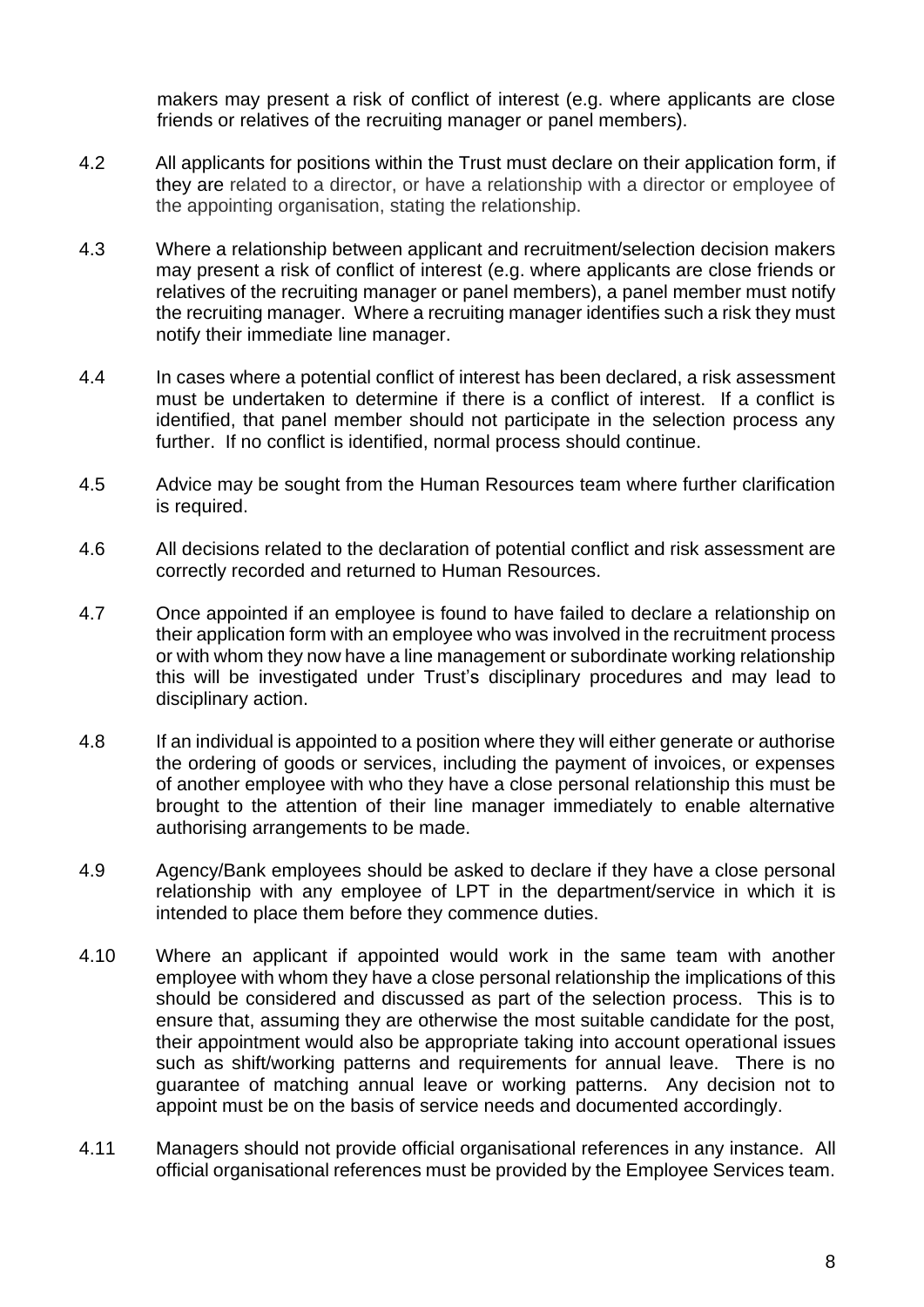# **5.0 Where a Line Management Relationship Exists**

- 5.1 Where an existing/new employee is knowingly appointed to a position in which they will be line managed by another employee with whom they have a close personal relationship then arrangements must be made for them to report to another manager for supervision. Any timesheets, expenses claims and annual leave requests must be verified and authorised by another manager. They should not countersign any official documentation for each other, e.g. patient/drug records.
- 5.2 The line manager should not be involved in any formal procedures, including appraisals, if they have a personal relationship with the individual concerned.
- 5.3 Where a relationship develops between two employees who are also in a line management relationship it is the responsibility of the manager to disclose this to their line manager, who will then discuss with both employees alternative arrangements for supervision, authorisation of leave, appraisals, expenses claims and also what, if any, information should be communicated to other colleagues.
- 5.4 Where a relationship develops between two employees who are also in a line management relationship they may decide not to continue working in the same service, in this situation they will be supported in looking for a suitable alternative role.

#### **6.0 Where there is No Line Management Relationship**

- 6.1 Employees are expected to behave in a professional manner respecting all LPT's policies and confidentiality requirements regarding information one employee may have access to but not the other. Any adverse impact on their own work, the team's work or the functioning of the team is not acceptable, such as:
	- Neglecting work
	- Communicating confidential information to each other
	- Behaving in a way that may cause difficulty or embarrassment to others, for example arguing in the workplace or open displays of affection
	- Not communicating with each other as a result of disagreement or the breakdown of the relationship
	- Inflexibility in working arrangements, this may be of particular importance within small teams where cover is already difficult

It is not the relationship itself which is not acceptable, which is why all employees are expected to behave in a professional manner at all times.

- 6.2 Where employees have identified to their line manager the existence of a relationship, discussion should take place as to the possible risks to themselves and the team. Consideration should be given to working patterns and practices that would protect those employees from unfounded accusations of impropriety by colleagues, for example not rostering both to the same shifts on a ward.
- 6.3 Employees in a close personal relationship may feel uncomfortable remaining working together in the same team in this situation they will be supported in looking for an alternative role.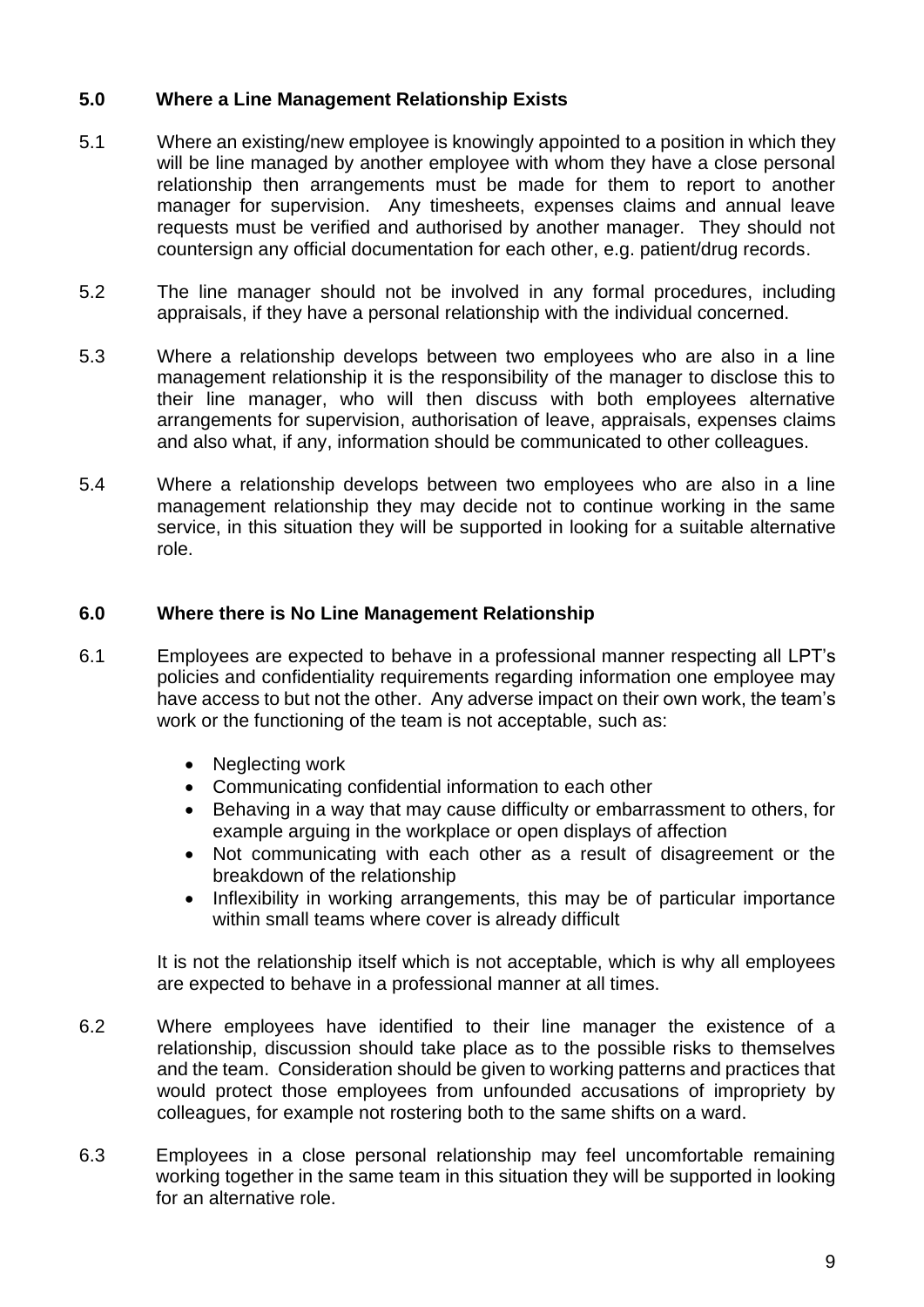# **7.0 Forming of Relationships at Work**

- 7.1 Friendships naturally are formed in the work place. Employees are expected to exercise judgement in determining whether or not a friendship has developed to such an extent that it can be described as a close personal relationship. Where two employees within a team form a personal relationship it is their responsibility to consider whether this places them at risk of being compromised and they are encouraged inform their immediate line manager in confidence of the existence of the relationship. Factors they should consider include:
	- Whether they are at risk of having or being perceived as having conflict of interest
	- Whether they could be perceived as having or be accused of bias, favouritism or prejudice
	- Whether they are at risk of accusations of fraud or financial irregularities
- 7.2 They may not under any circumstances countersign any official documentation for each other e.g. patient/drug records. If the situation will arise where countersigning will be necessary the relationship must be declared.
- 7.3 If a friend or member of staff's family are admitted to your service for treatment and care please inform your line manager as there is a conflict of interest. Staff will be supported to work in an alternative setting whilst the family member or friend is treated.

#### **8.0 Job Evaluation/ Promotion/ Pay**

8.1 Employees must not be involved in the authorisation or evaluation of any job description for another employee with whom they have a close personal relationship and are expected to declare any such interest immediately if they are approached to participate in the job evaluation process. They should not be involved in any decisions relating the promotion or pay of another employee with whom they have a close personal relationship. Failure to declare an interest may result in action under LPT disciplinary procedures.

# **9.0 Disciplinary Issues**

- 9.1 Employees must not be involved in any investigation, hearing or other decisions involving another employee with whom they have a close personal relationship. This conflict of interest should be declared as soon as the employee is approached to participate in proceedings. Failure to do so may result in action under LPT's disciplinary procedures.
- 9.2 In situations when one employee in a relationship is subject to investigation under LPT's procedures such as disciplinary, consideration should be given to the temporary redeployment of the other employee in the relationship whilst the investigation takes place. This is both to ensure that a thorough and fair investigation is possible and also to protect that employee from false accusations that they might be impeding the investigation.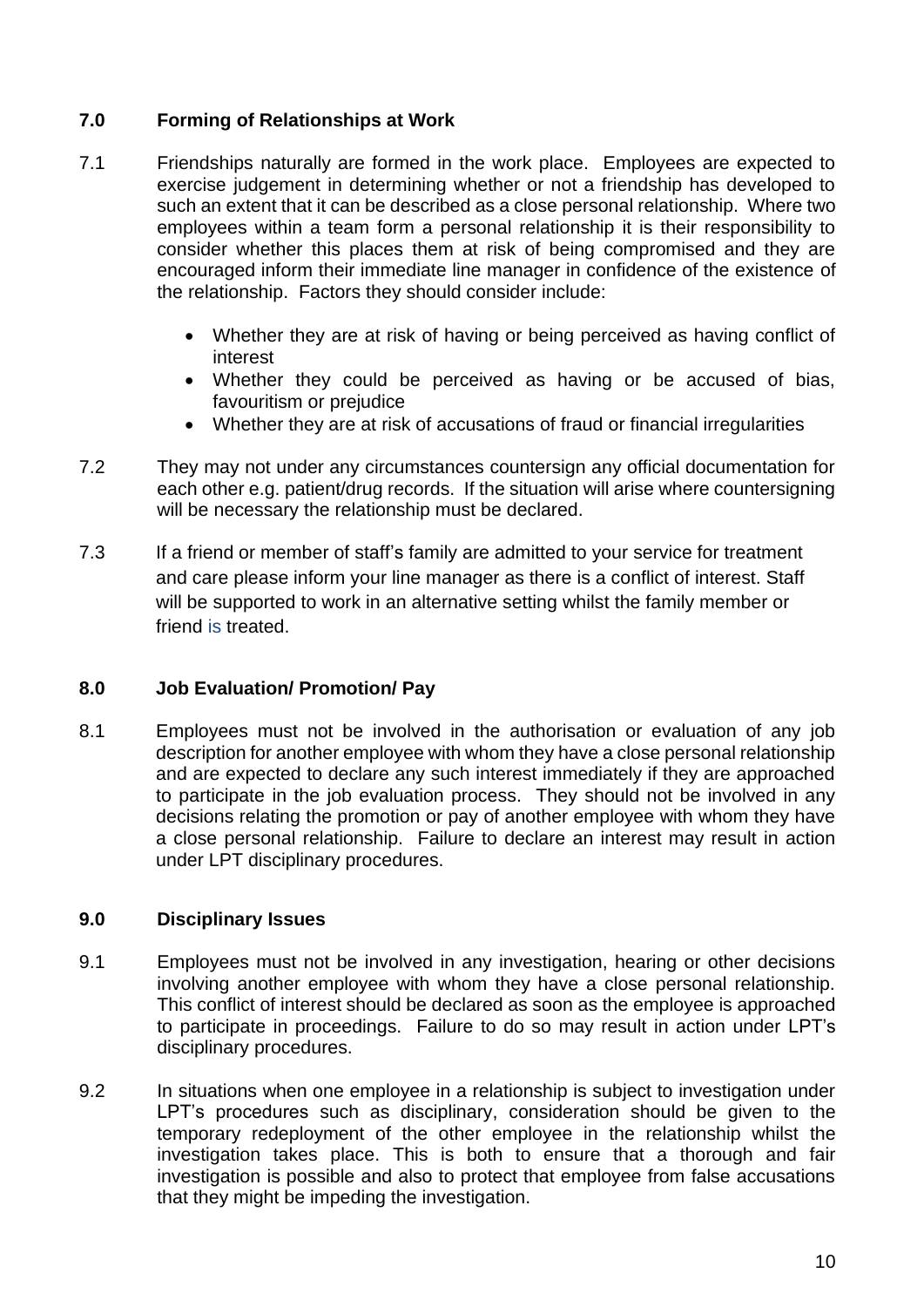- 9.3 Where a member of staff in a relationship with another staff member is involved in a workplace investigation (e.g. disciplinary, bullying and harassment), the staff member may discuss the case with their partner if they wish to. There is an expectation that the terms of confidentiality outlined as part of the investigation would then extend to the staff member not directly involved in the investigation. If guidance or support is required by either staff member, they should contact their line manager or the named manager identified to provide support during the process.
- 9.4 Where issues arise that involve one employee in a relationship any discussions will remain confidential to that employee.

#### **10.0 Managing Situations when a Personal Relationship Adversely Affects the Workplace**

- 10.1 In most cases where a personal relationship causes issues in the workplace these should initially be capable of being addressed and resolved informally. Issues arising should be dealt with promptly and sensitively by the relevant manager and not allowed to continue unchecked. Where action is necessary consideration should be given to re-arrangement of the work or working patterns if this is a viable first option.
- 10.2 Where a close personal relationship has been identified as adversely affecting the workplace, normally as the result of complaint, specific documented incidents or outcomes of formal investigation such as under the Disciplinary Procedure, an option for resolution may include the re-deployment of one or both employees depending on the extent to which the functioning of the team has been affected.
- 10.3 Both employees will be consulted to identify who should be re-deployed if only one party is to be moved in the majority of cases their wishes will be honoured but consideration will be given to the knowledge, skills and experience of both employees, also the impact upon their careers and therefore the relative ease with which each might be redeployed.
- 10.4 If agreement cannot be reached between both employees as to which should be redeployed, for example where a relationship has broken down then LPT will make that decision based on the best interests of the service, patient care and relative impact upon each employee.
- 10.5 Where investigation has clearly identified a particular loss of trust from the team in one employee then LPT will act in accordance with that finding and assist in redeploying that employee in the interests of the team.

#### **11.0 Relationships with Clients/Patients/Relatives**

11.1 Employees must at all times maintain appropriate professional boundaries in the relationships they have with patients, clients and service users or their family and carers and must not foster any personal relationships with them. Employees who are required to be registered with statutory bodies are bound by codes of conduct that require clear professional boundaries to be maintained. Unqualified staff are bound by the Code of Conduct for Healthcare Support Workers and Adult Social Care Workers in England.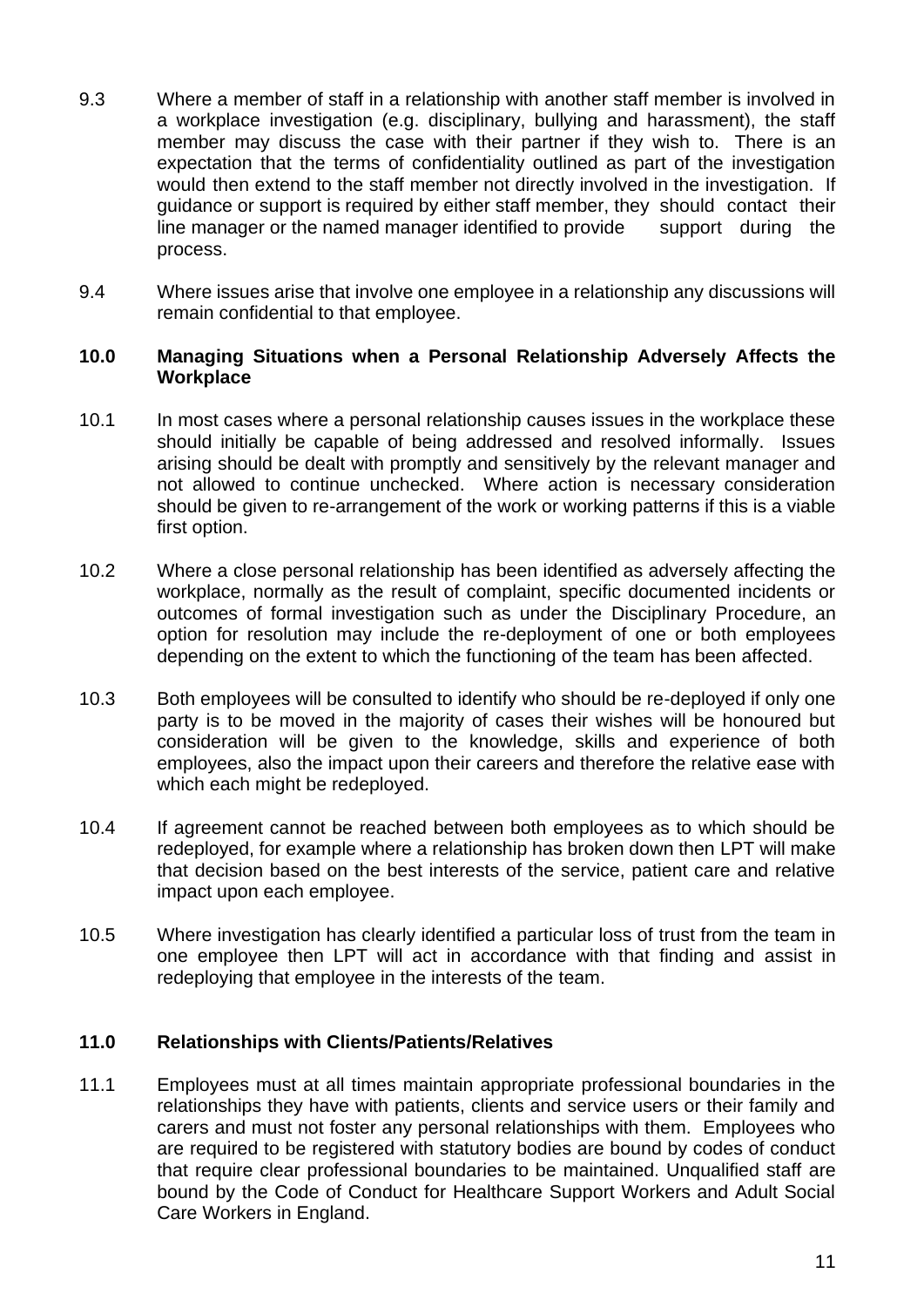LPT expects the same standards of all our employees whose work involves contact with patients, clients and service users.

- 11.2 Employees must not use their position to cultivate a personal relationship with a patient, client or service user, employees should not:
	- Give or accept social invitations
	- Accpetance of gifts
	- Ask for or accept a date to meet with a patient, client or service user to enagae in a personal social activity.
	- Visit a patient, client or service users home unannounced and without an appointment or if visiting their home is not part of the treatment plan or service normally provided without prior consultation with the employees manager. If an unannounced visit is clinically necessary this should be documented.
	- Engage in unnecessary communication, including asking questions of a personal nature that are not necessary for the service or care being provided.

These examples are for guidance only and are not intended to be exhaustive.

The highest standards of personal conduct and integrity are expected in order to maintain the confidence of patients, clients and service users in the professionalism of LPT's employees.

#### **12.0 Relationships with Contractors**

12.1 As required by the Declaration of Interest and Standards of Business Conduct Policy no special favour should be shown in the tendering process to business run by or employing, friends, partners or relatives. If an employee is asked to participate in the tendering process, for example by providing expert advice, they should declare any such relationships.

# **13.0 Confidentiality**

13.1 Where ever possible confidentiality regarding the existence of a close personal relationship will not be disclosed, however should this prove necessary then no disclosure will be made without consultation with the line manager and the employees concerned. If alternate working practices or patterns are necessary then it may be necessary to inform other members of the team regarding these arrangements and the reasons for them.

# **14.0 Raising Concerns**

14.1 Any employee who feels that a close personal relationship is adversely affecting their employment, the functioning of the team or the provision of services is encouraged to share their concerns at the earliest opportunity with their line manager or more senior manager if they prefer, where an employee is not comfortable with either of these options they may consider raising their concerns under LPT's Raising Concerns at Work (Whistleblowing) Policy and Procedure.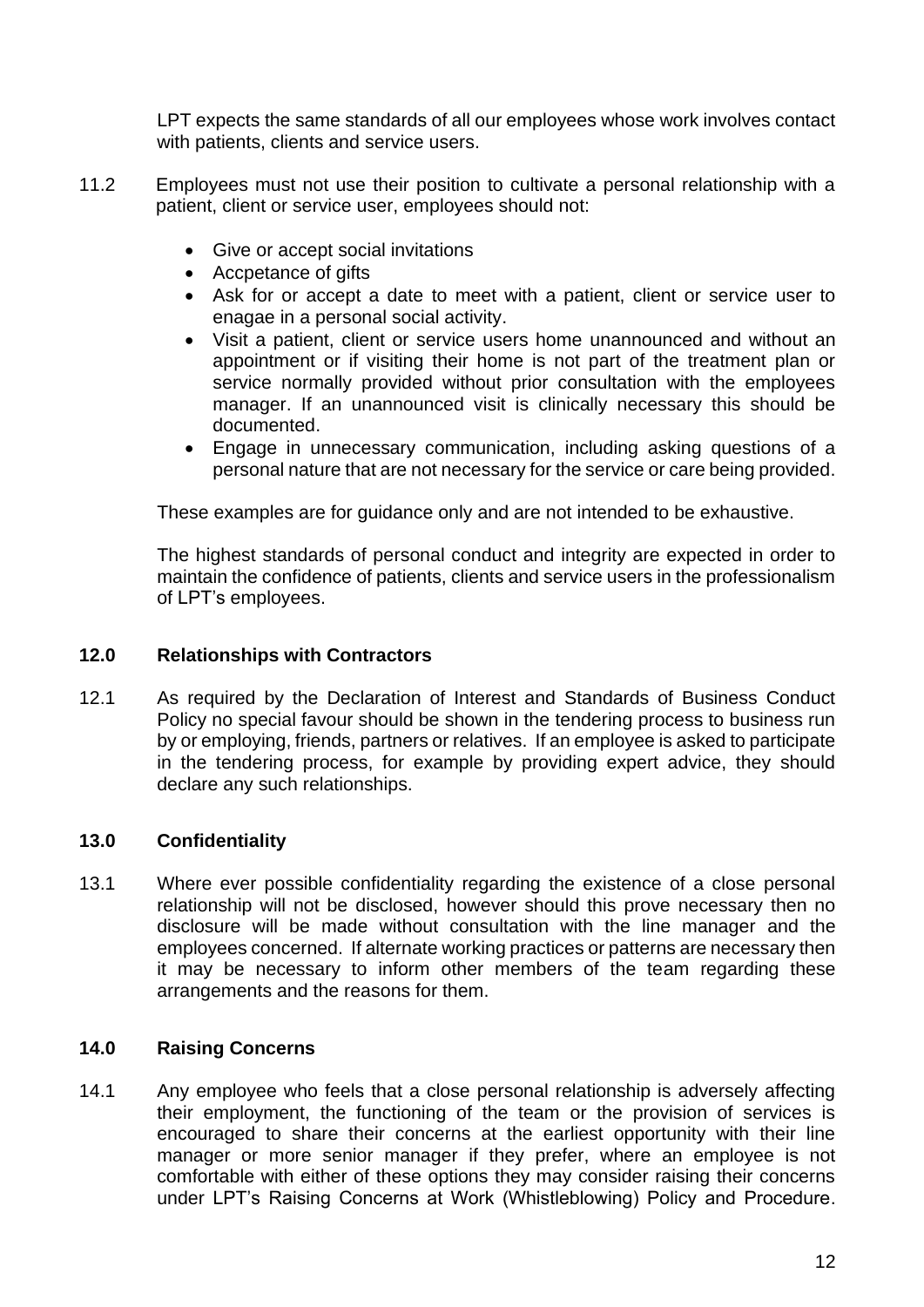This also applies to employees in a close personal relationship who feel they are being disadvantaged because of the relationship.

## **15.0 Duties within the Organisation**

15.1 The Trust Board has a legal responsibility for Trust policies and for ensuring that they are carried out effectively.

#### 15.2 **Managers**

 All Managers are responsible for the implementation of this policy and for ensuring that all employees are aware of their responsibilities under it.

 In order to promote a positive working environment it is essential that Managers should:-

Address all relevant discussions sensitively and confidentially advising staff of all support mechanisms including, Stress Policy and AMICA

Consistently apply this policy, seeking advice as appropriate.

#### 15.3 **Employees**

To adhere to this policy as appropriate to each staff members role and function employees must declare any "significant social relationships" with any work colleagues to their line managers.

When made aware or discover that someone they know in a personal capacity has been admitted or referred to the area they work, should notify their line manager immediately.

#### 15.4 **Human Resources**

The Human Resources Department is responsible for:

- Providing support and guidance to staff and managers on the implementation and application of this policy.
- Working with managers to identify appropriate mechanisms and interventions needed to satisfactorily resolve matters of this kind.
- Promoting good working relationships through local initiatives.
- Supporting the monitoring of the application of this policy and to update it as required.

#### **16.0 Stakeholders and Consultation**

Workforce and Wellbeing Policies are subject to joint monitoring and review between management and staff side in the JSNCC. Guidance for this policy has also been received by the Policy group and the Integrated Equality and Human Rights Services with regards demonstrating due regard in context of requirements under the Equality Act 2010.

#### **17.0 Monitoring Compliance and Effectiveness**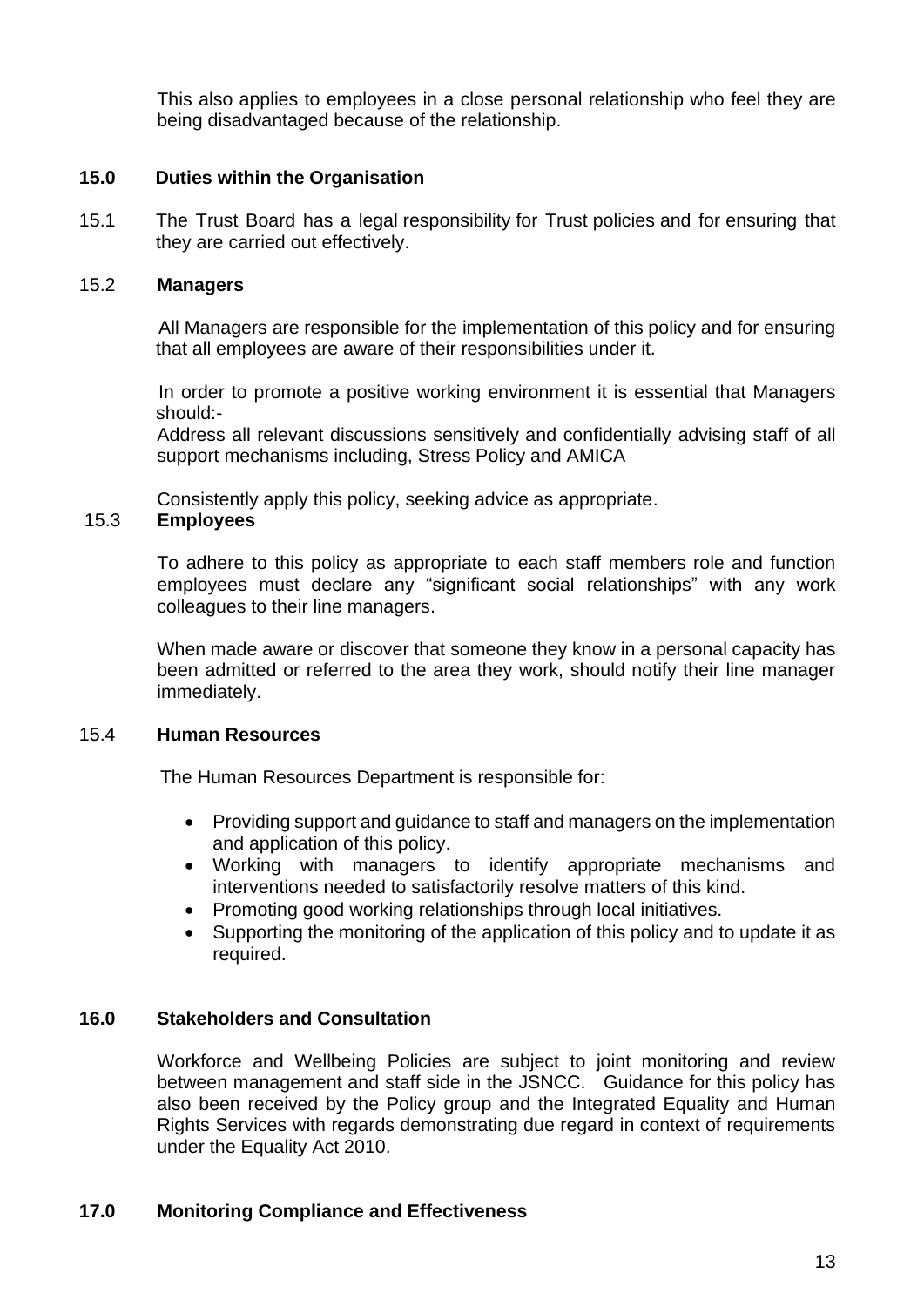| <b>Criteria</b>                                                                                                                     | Measurable   Frequency |         | <b>Reporting</b>                       | <b>Action</b>                 |
|-------------------------------------------------------------------------------------------------------------------------------------|------------------------|---------|----------------------------------------|-------------------------------|
|                                                                                                                                     |                        |         | to                                     | <b>Plan/Monitoring</b>        |
| Application of this policy   Number of<br>to be consistently applied   disciplinary<br>(new and cases)<br>to all staff<br>existing) |                        | Monthly | Workforce<br>and<br>Wellbeing<br>Group | Deputy Director<br>of HR & OD |

#### **18.0 Dissemination and Implementation**

The policy is approved by the Leicestershire Partnership NHS Trust Workforce and Wellbeing Group and is accepted as a Trust wide policy. This policy will be disseminated immediately throughout the Trust following ratification.

The dissemination and implementation process is:

- Line-Managers will convey the contents of this policy to their staff
- Staff will be made aware of this policy using existing staff newsletters and team briefings
- The policy will be published and made available on the Intranet

#### **19.0 Links to other policies (available on e-Source)**

- Leicestershire Partnership Trust Disciplinary Policy
- Leicestershire Partnership Trust Raising Concerns at Work (Whistle-blowing Policy and Procedure
- Leicestershire Partnership Recruitment and Selection Policy
- Leicestershire Partnership Mediation Service
- Leicestershire Partnership Equality and Human Rights Policy
- Leicestershire Partnership Stress Management Policy

#### 19.1 Links to Standards/Performance Indicators

| <b>TARGET/STANDARDS</b>                                                                                                                                                                                              | <b>KEY PERFORMANCE INDICATOR</b>                                                                                                    |  |  |
|----------------------------------------------------------------------------------------------------------------------------------------------------------------------------------------------------------------------|-------------------------------------------------------------------------------------------------------------------------------------|--|--|
| <b>Quality Commission</b><br>Care<br>standards<br><i>Employees</i> (21) of the Health & Social Care   outcome standards 14<br>Act (2008) (Regulated Activities Regulations<br>2010<br><b>CQC</b> essential standards | registration   That the trust maintains compliance with CQC<br>(outcome 14) Supporting registration standards, this policy supports |  |  |

#### **20. References and associated documentation**

This policy was drafted with reference to the following:

- Leicestershire Partnership Trust Disciplinary Policy
- Leicestershire Partnership Trust Whistleblowing Policy
- Leicestershire Partnership Recruitment and Selection Policy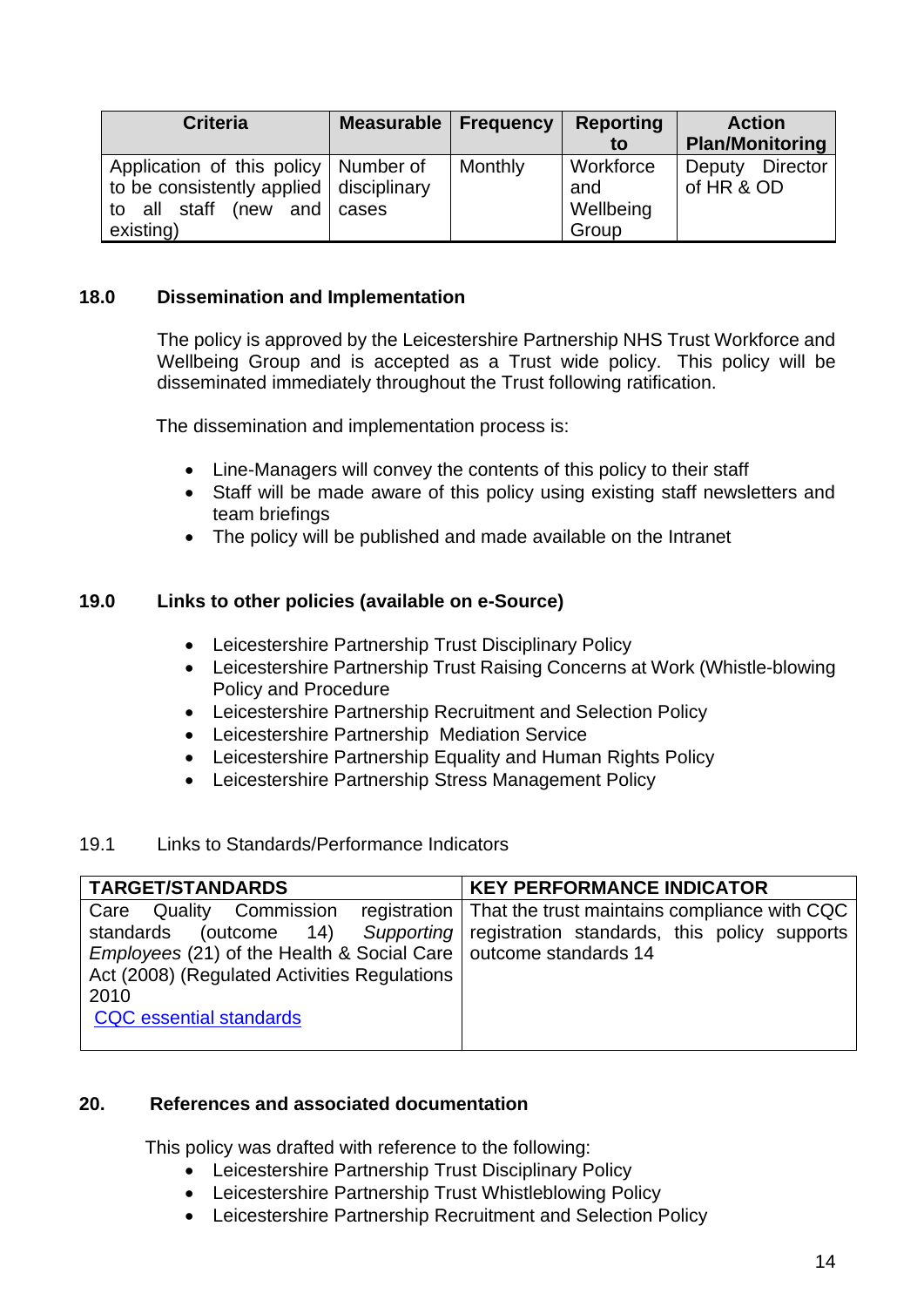- Leicestershire Partnership Mediation Service
- Leicestershire Partnership Equality and Human Rights Policy
- NHS Employers Standards
- Leicestershire Partnership Stress Management Policy
- Professional Bodies Code of Conduct
- Code of Conduct for Healthcare Support Workers and Adult Social Care Workers in England
- AMICA
- Code of Business Conduct for Trust Staff
- Promoting Equality and Human Rights in the NHS, A Guide for Non Executive Directors of NHS Boards (2005), Department of Health
- Equality analysis and the equality duty: A guide for public authorities Vol.2 of 5 Equality Act 2010 guidance for English public bodies (and non-devolved bodies in Scotland and Wales), Equality and Human Rights Commission
- Risk Assessment Form

**Appendix 1**

**Due Regard Screening**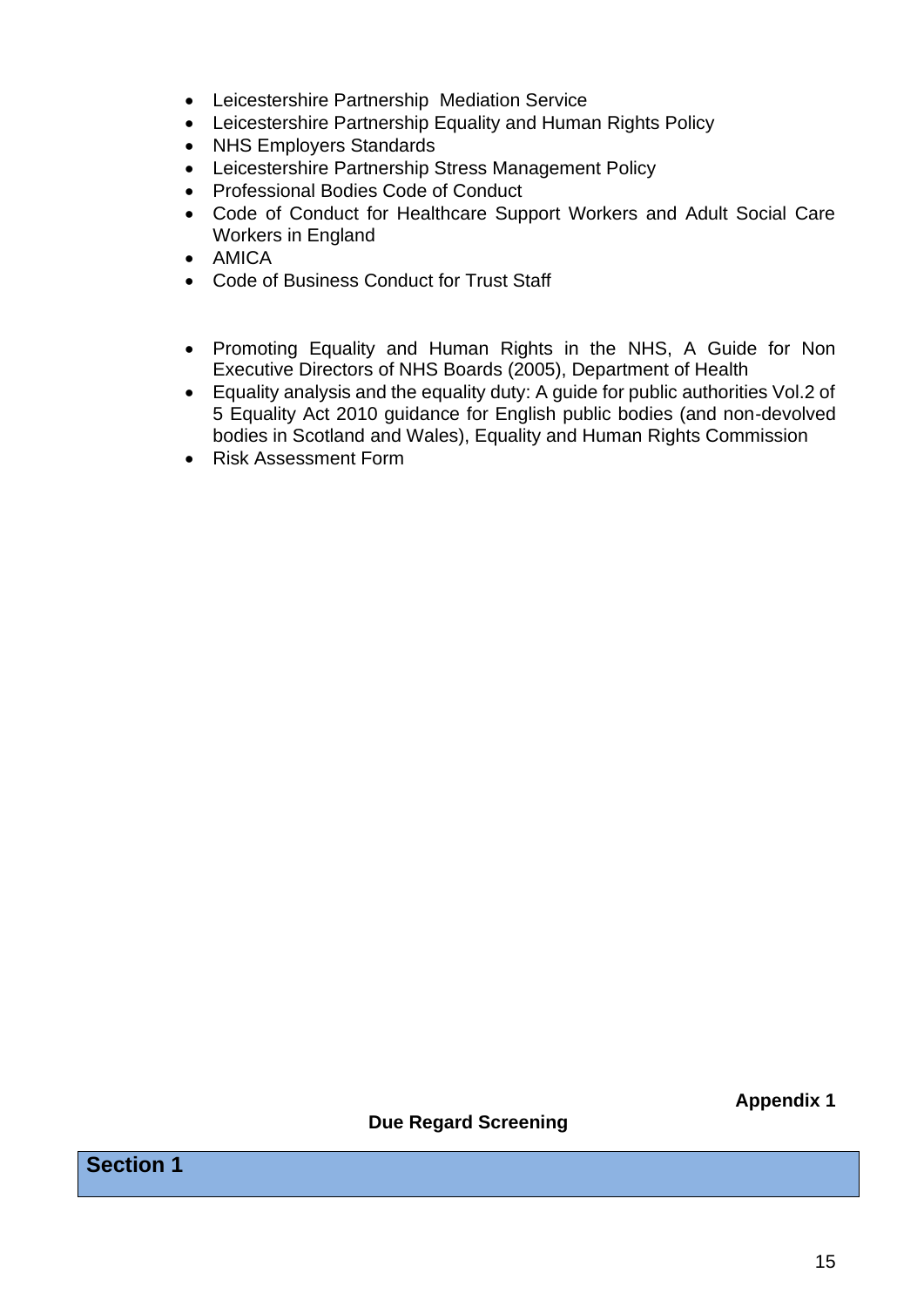| Name of activity/proposal              | Relationships at Work Policy and Procedure |
|----------------------------------------|--------------------------------------------|
| <b>Date Screening commenced</b>        | September 2015                             |
| Directorate / Service carrying out the | HR and OD Division                         |
| assessment                             |                                            |
| Name and role of person undertaking    | Lesley Hedderwick, Senior HR Business      |
| this Due Regard (Equality Analysis)    | Partner                                    |

**Give an overview of the aims, objectives and purpose of the proposal**

**AIMS:** To provide advice and guidance to managers and employees regarding acceptable professional boundaries between individual employees and service users as well as relationships between individuals who work together.

**OBJECTIVES:** To protect employees against potential claims of favouritism, bias or prejudice where one has a supervisory or managerial responsibility for the other;

- •To avoid situations where there is potential for conflict of interest;
- •To ensure that situations do not develop where other employees feel unable to speak openly and honestly, or feel that a relationship is having an adverse impact on their own employment;
- •To avoid the potential for abuse of patients;
- •To avoid the potential for fraudulent activity;

**Section 2**

• To facilitate and encourage the development of an organisational culture where employees feel confident to voluntarily declare personal relationships.

**PURPOSE:** This policy provides clear guidance to employees and managers as to their responsibilities in ensuring that issues arising from or involving close relationships are dealt with promptly, sensitively and effectively.

| UUULIVII A                      |                                                                                                    |                                                                                 |
|---------------------------------|----------------------------------------------------------------------------------------------------|---------------------------------------------------------------------------------|
| <b>Protected Characteristic</b> | <b>Could the proposal</b><br>have a positive impact<br>Yes or No (give details)                    | <b>Could the proposal</b><br>have a negative impact<br>Yes or No (give details) |
| Age                             | Yes – positive impact on all<br>protected characteristics, as<br>this policy applies to all staff. |                                                                                 |
| <b>Disability</b>               | As above                                                                                           | As above                                                                        |
| Gender reassignment             | As above                                                                                           | As above                                                                        |
| Marriage & Civil Partnership    | As above                                                                                           | As above                                                                        |
| Pregnancy & Maternity           | As above                                                                                           | As above                                                                        |
| Race                            | As above                                                                                           | As above                                                                        |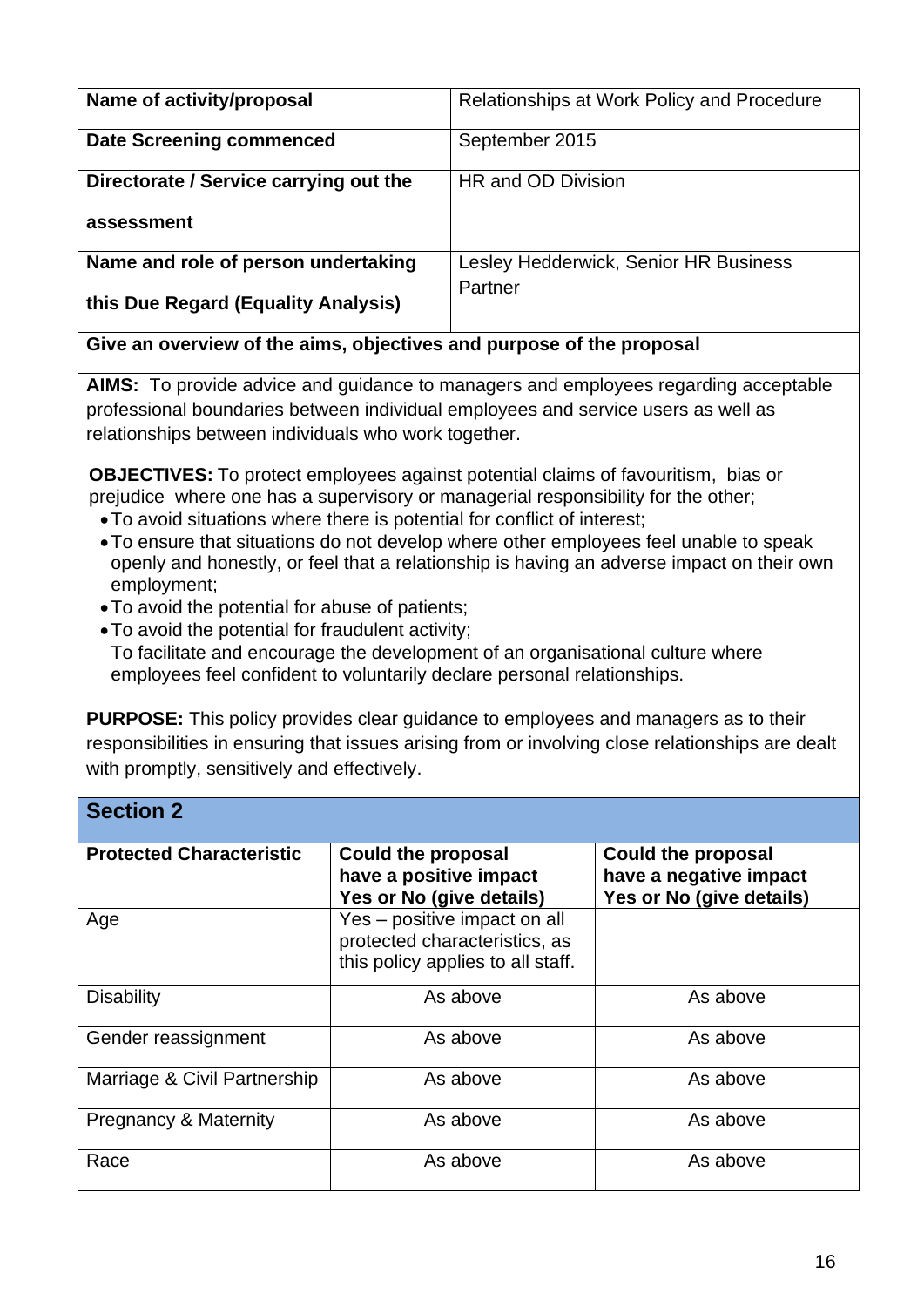| <b>Religion and Belief</b> | As above | As above |
|----------------------------|----------|----------|
| Sex                        | As above | As above |
| <b>Sexual Orientation</b>  | As above | As above |
| Other equality groups?     | As above | As above |

# **Section 3**

**Does this activity propose major changes in terms of scale or significance for LPT? For example, is there a clear indication that, although the proposal is minor it is likely to have a major affect for people from an equality group/s? Please tick appropriate box below.** 

| Yes                                                                            |  | No                         |  |
|--------------------------------------------------------------------------------|--|----------------------------|--|
| High risk: Complete a full EIA starting click here<br>to proceed to Part B     |  | Low risk: Go to Section 4. |  |
| <b>Section 4</b>                                                               |  |                            |  |
| If this proposal is low risk please give evidence or justification for how you |  |                            |  |

**reached this decision:** The policy and procedure is low risk, as the Trust has developed the policy to provide clear guidance to employees and managers as to their responsibilities in ensuring that issues arising from or involving close relationships are dealt with promptly, sensitively and effectively.

*Sign off that this proposal is low risk and does not require a full Equality Analysis:*

**Head of Service Signed:**  $\begin{matrix} (Q \downarrow d \rightarrow \ \cap \ \cap \ \cap \ \cap \ \cap \ \cap \ \cap \end{matrix}$   $\begin{matrix} P_{\rightarrow} & A \\ & \text{Date: } \end{matrix}$   $\begin{matrix} \text{D} & \text{D} & \text{D} & \text{D} & \text{D} \end{matrix}$ 

**Appendix 2**

**The NHS Constitution**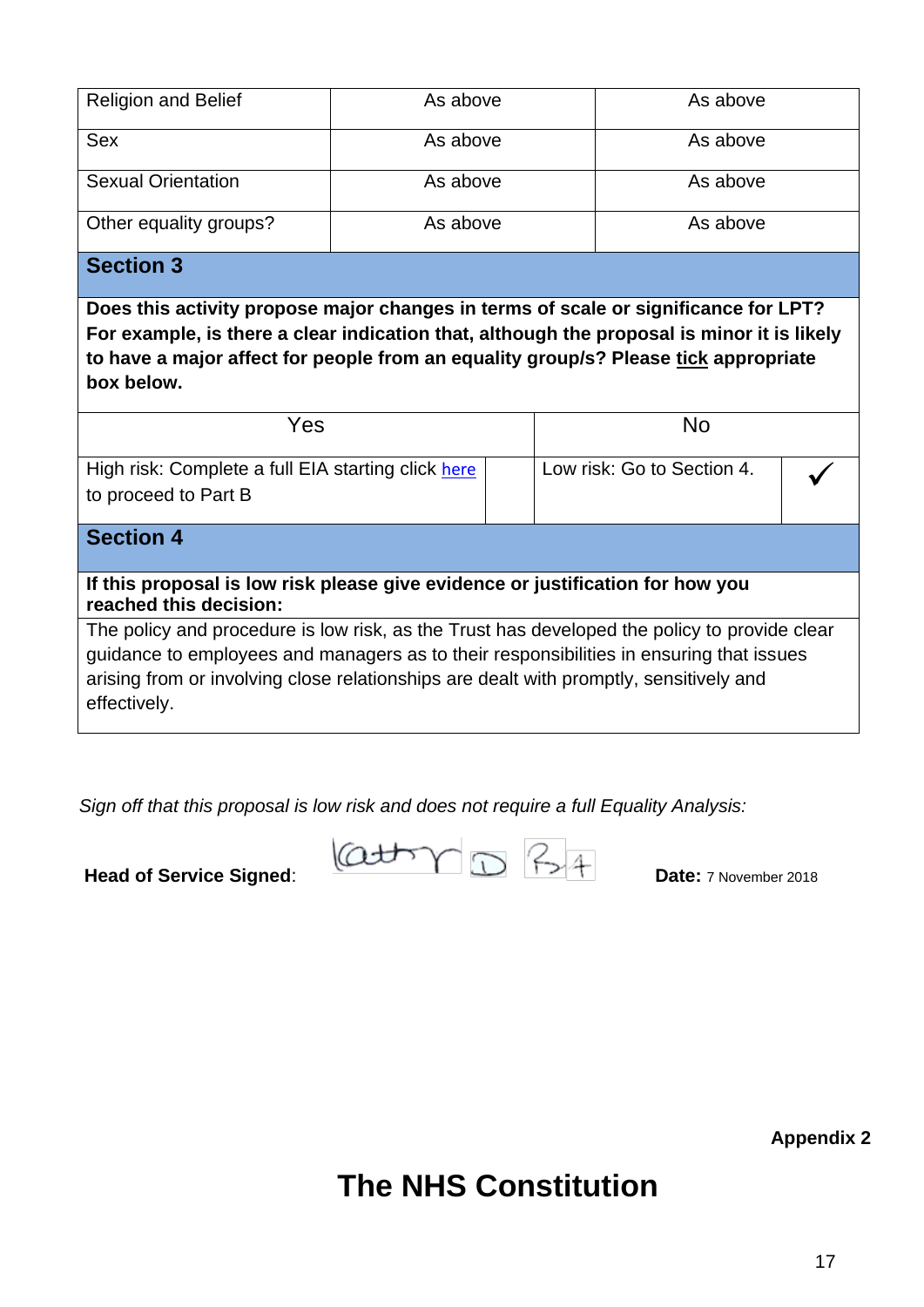# **NHS Core Principles – Checklist**

# **Please tick below those principles that apply to this policy**

**The NHS will provide a universal service for all based on clinical need, not ability to pay. The NHS will provide a comprehensive range of services**

| Shape its services around the needs and preferences of individual<br>patients, their families and their carers                         |  |
|----------------------------------------------------------------------------------------------------------------------------------------|--|
| Respond to different needs of different sectors of the population                                                                      |  |
| Work continuously to improve quality services and to minimise errors                                                                   |  |
| <b>Support and value its staff</b>                                                                                                     |  |
| Work together with others to ensure a seamless service for patients                                                                    |  |
| Help keep people healthy and work to reduce health inequalities                                                                        |  |
| Respect the confidentiality of individual patients and provide open<br>access to information about services, treatment and performance |  |

**Appendix 3**

**DATA PRIVACY IMPACT ASSESSMENT SCREENING**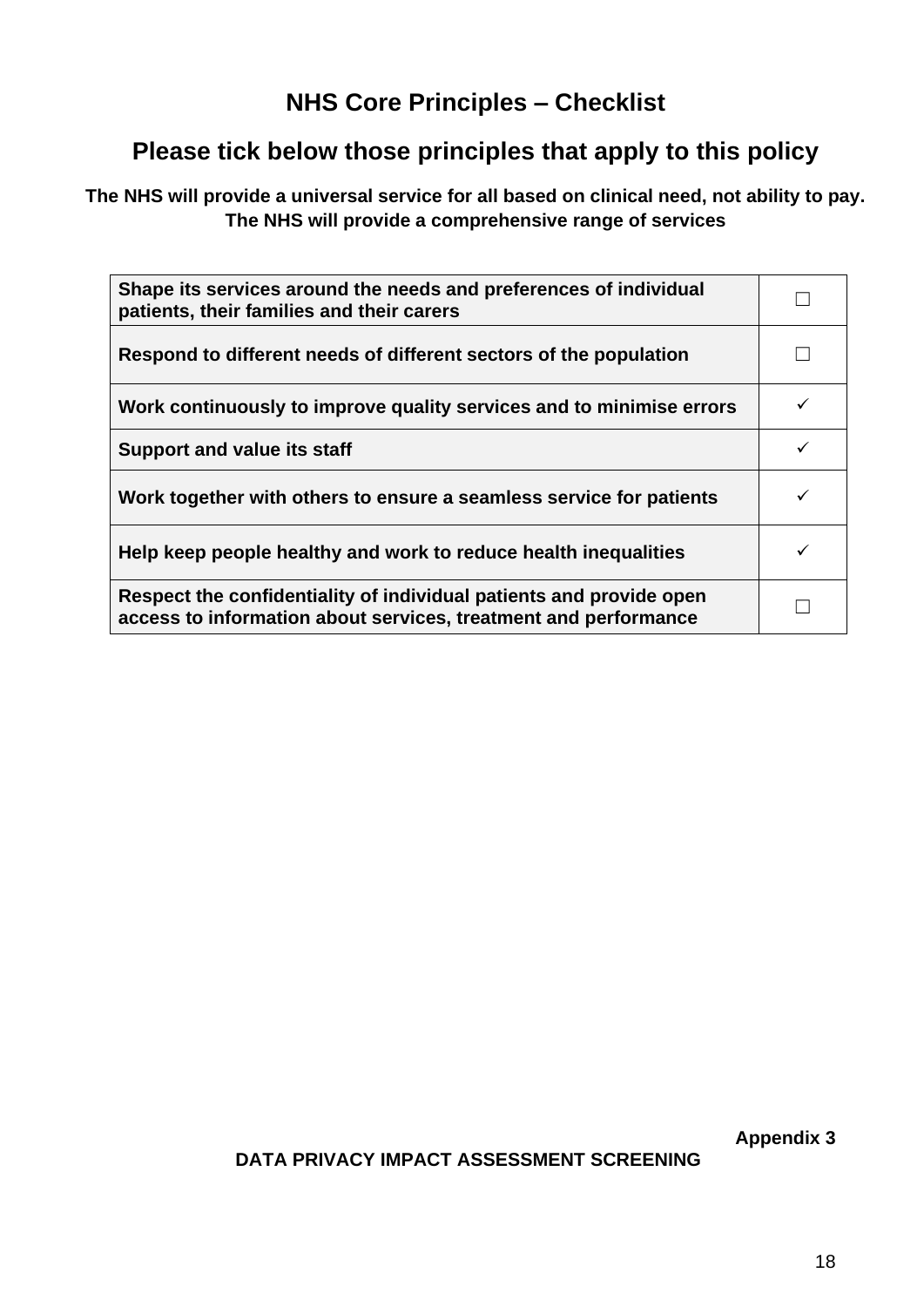**Data Privacy impact assessment (DPIAs) are a tool which can help organisations identify the most effective way to comply with their data protection obligations and meet Individual's expectations of privacy.** 

**The following screening questions will help the Trust determine if there are any privacy issues associated with the implementation of the Policy. Answering 'yes' to any of these questions is an indication that a DPIA may be a useful exercise. An explanation for the answers will assist with the determination as to whether a full DPIA is required which will require senior management support, at this stage the Head of Data Privacy must be involved.**

| <b>Name of Document:</b>                                                                                                                                                                                                                                                                                     | <b>Relationships at Work Policy</b> |                                    |                    |                         |
|--------------------------------------------------------------------------------------------------------------------------------------------------------------------------------------------------------------------------------------------------------------------------------------------------------------|-------------------------------------|------------------------------------|--------------------|-------------------------|
| <b>Completed by:</b>                                                                                                                                                                                                                                                                                         |                                     | <b>Lesley Hedderwick</b>           |                    |                         |
| Job title                                                                                                                                                                                                                                                                                                    |                                     | <b>Senior HR Business Partner</b>  |                    | Date: 1 October 2018    |
| <b>Screening Questions</b>                                                                                                                                                                                                                                                                                   |                                     |                                    | Yes /<br><b>No</b> | <b>Explanatory Note</b> |
| 1. Will the process described in the document involve<br>the collection of new information about individuals?<br>This is information in excess of what is required to<br>carry out the process described within the document.                                                                                |                                     | <b>No</b>                          |                    |                         |
| 2. Will the process described in the document compel<br>individuals to provide information about them? This is<br>information in excess of what is required to carry out<br>the process described within the document.                                                                                       |                                     |                                    | <b>No</b>          |                         |
| 3. Will information about individuals be disclosed to<br>organisations or people who have not previously had<br>routine access to the information as part of the<br>process described in this document?                                                                                                      |                                     |                                    | <b>No</b>          |                         |
| 4. Are you using information about individuals for a<br>purpose it is not currently used for, or in a way it is<br>not currently used?                                                                                                                                                                       |                                     |                                    | No                 |                         |
| 5. Does the process outlined in this document involve<br>the use of new technology which might be perceived<br>as being privacy intrusive? For example, the use of<br>biometrics.                                                                                                                            |                                     | <b>No</b>                          |                    |                         |
| 6. Will the process outlined in this document result in<br>decisions being made or action taken against<br>individuals in ways which can have a significant<br>impact on them?                                                                                                                               |                                     | <b>No</b>                          |                    |                         |
| 7. As part of the process outlined in this document, is<br>the information about individuals of a kind particularly<br>likely to raise privacy concerns or expectations? For<br>examples, health records, criminal records or other<br>information that people would consider to be<br>particularly private. |                                     |                                    | No                 |                         |
| 8. Will the process require you to contact individuals<br>in ways which they may find intrusive?                                                                                                                                                                                                             |                                     |                                    | <b>No</b>          |                         |
| If the answer to any of these questions is 'Yes' please contact the Data Privacy Team via<br>Lpt-dataprivacy@leicspart.secure.nhs.uk<br>In this case, ratification of a procedural document will not take place until review by the Head of<br>Data Privacy.                                                 |                                     |                                    |                    |                         |
| Data Privacy approval name:                                                                                                                                                                                                                                                                                  |                                     | Sam Kirkland, Head of Data Privacy |                    |                         |
| Date of approval                                                                                                                                                                                                                                                                                             |                                     | 1 October 2018                     |                    |                         |

Acknowledgement: This is based on the work of Princess Alexandra Hospital NHS Trust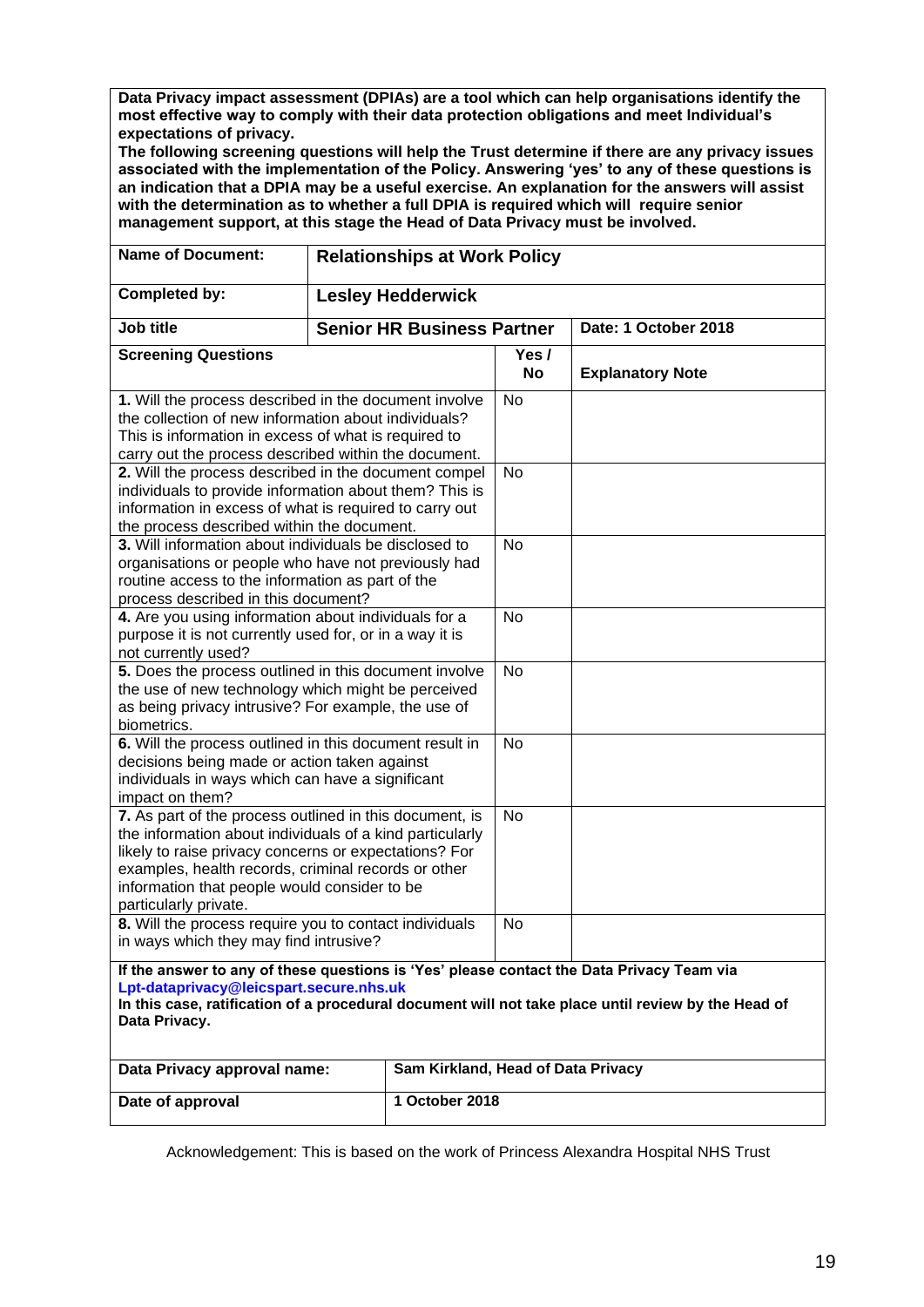#### **Risk Assessment Form**

Risk Reference

(automatically generated when entered onto Safeguard)

# **Risk Assessment Form**

## **Management / Escalation Level (tick ONE)**

| Tier 1 (Divisional Director / Head of Enabling Service |  |
|--------------------------------------------------------|--|
| Tier 2 (Divisional Head of Service/Trust Lead)         |  |
| Tier 3 (local Manager)                                 |  |

## **Date of assessment: …../……./……..**

**Risk Status (tick ONE)**

| <b>Unconfirmed</b><br>l Live |
|------------------------------|
|------------------------------|

#### **WHAT THE RISK IS ABOUT:**

| <b>Which Strategic Objective</b>           |                                                                                                                             |                                                                          | 1. We will continuously improve quality with services shaped from user |                |  |  |
|--------------------------------------------|-----------------------------------------------------------------------------------------------------------------------------|--------------------------------------------------------------------------|------------------------------------------------------------------------|----------------|--|--|
|                                            | experience and research.                                                                                                    |                                                                          |                                                                        |                |  |  |
| does this risk relate<br>to:(tick one/most | 2. We will deliver our financial plans and transforming our estate and<br>information technology.                           |                                                                          |                                                                        |                |  |  |
| appropriate objective only)                | 3. We will maximise opportunities to deliver the best possible integrated<br>care in Leicester, Leicestershire and Rutland. |                                                                          |                                                                        |                |  |  |
|                                            |                                                                                                                             |                                                                          |                                                                        |                |  |  |
|                                            |                                                                                                                             |                                                                          | 4. We will attract, retain and develop a diverse, capable and flexible |                |  |  |
|                                            | workforce.                                                                                                                  |                                                                          |                                                                        |                |  |  |
|                                            |                                                                                                                             | 5. We will build our reputation as a successful, inclusive organisation, |                                                                        |                |  |  |
|                                            |                                                                                                                             | working in partnership to improve health and wellbeing.                  |                                                                        |                |  |  |
| Source:                                    | Board walk                                                                                                                  | <b>CAS Alert</b>                                                         | <b>CIP</b>                                                             | Claims         |  |  |
|                                            | round                                                                                                                       |                                                                          | Programme                                                              |                |  |  |
| How the risk was                           | <b>Clinical Audit</b>                                                                                                       | Complaints                                                               | Contracts                                                              | CQC QRP        |  |  |
|                                            | CQC Inspection                                                                                                              | <b>CQC</b>                                                               | <b>CQUINS</b>                                                          | Divisional     |  |  |
| <b>identified</b> (tick one/most           |                                                                                                                             | Compliance                                                               |                                                                        | Governance     |  |  |
| appropriate source only)                   |                                                                                                                             | Framework                                                                |                                                                        |                |  |  |
|                                            | <b>External Review</b>                                                                                                      | Finance/Budget                                                           | Freedom of                                                             | <b>H&amp;S</b> |  |  |
|                                            |                                                                                                                             | review                                                                   | information                                                            | inspection /   |  |  |
|                                            |                                                                                                                             |                                                                          |                                                                        | review         |  |  |
|                                            | In-Service                                                                                                                  | Incidents                                                                | Information                                                            | Internal audit |  |  |
|                                            | reviews                                                                                                                     |                                                                          | Gov                                                                    |                |  |  |
|                                            | Media                                                                                                                       | <b>MHA Review</b>                                                        | <b>NHSLA Policy</b>                                                    | <b>NICE</b>    |  |  |
|                                            |                                                                                                                             |                                                                          |                                                                        | Guidelines     |  |  |
|                                            | Policy                                                                                                                      | Serious Incidents                                                        | Statute/Law                                                            | <b>SDIs</b>    |  |  |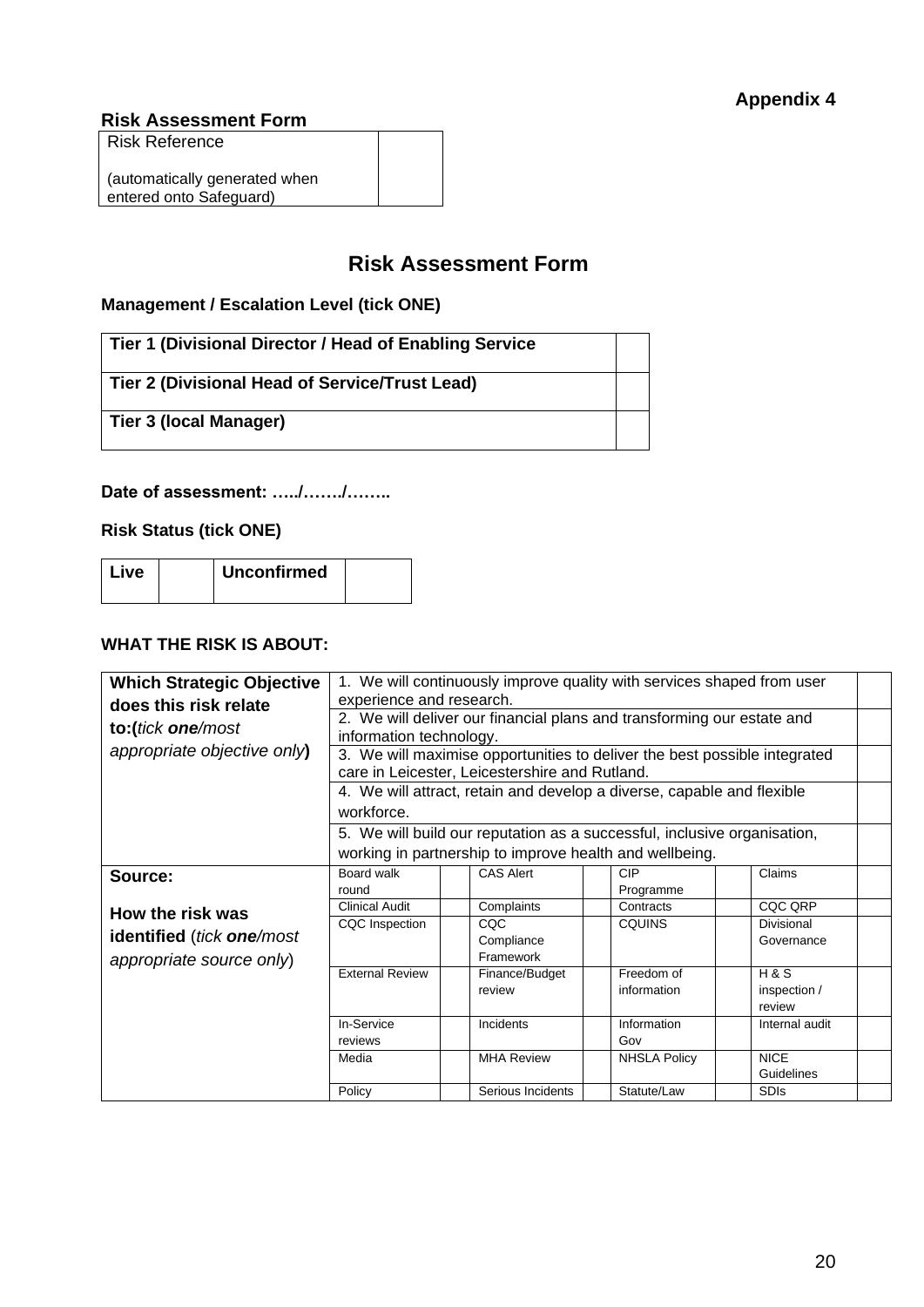| <b>Brief Risk Description</b>    |  |
|----------------------------------|--|
|                                  |  |
|                                  |  |
| Hazards identified               |  |
|                                  |  |
|                                  |  |
|                                  |  |
|                                  |  |
|                                  |  |
| <b>Detailed risk description</b> |  |
|                                  |  |
| Including who might be           |  |
|                                  |  |
| affected                         |  |
|                                  |  |
|                                  |  |
|                                  |  |
|                                  |  |
|                                  |  |
| <b>Assessor</b>                  |  |
|                                  |  |
|                                  |  |
| <b>Manager:</b>                  |  |
|                                  |  |
|                                  |  |

# **LOCATION:**

| <b>Organisation</b> |  |
|---------------------|--|
| <b>Site Type</b>    |  |
| <b>Directorate</b>  |  |
| <b>Division</b>     |  |
| <b>Service Line</b> |  |
| <b>Department</b>   |  |
| <b>Site</b>         |  |

# **ADDITIONAL DETAILS:**

| <b>Internal</b><br><b>Stakeholders (tick</b><br>$ALL$ that apply $)$ | <b>Health and Safety</b>                                | <b>Finance</b>                                        |
|----------------------------------------------------------------------|---------------------------------------------------------|-------------------------------------------------------|
|                                                                      | <b>Workforce</b>                                        | <b>Infection Control</b>                              |
|                                                                      | <b>Business Development</b>                             | <b>Health Informatics (HIS)</b>                       |
|                                                                      | Academy                                                 | <b>Moving and Handling</b>                            |
|                                                                      | <b>Fire Advisors</b>                                    | <b>Dual Diagnosis Lead</b>                            |
|                                                                      | <b>Pharmacy</b>                                         | <b>Information Governance</b>                         |
|                                                                      | <b>Patient Safety</b>                                   | Safeguarding                                          |
|                                                                      | <b>Clinical System Change</b><br><b>Lead (SystmOne)</b> | <b>Local Security</b><br><b>Management Specialist</b> |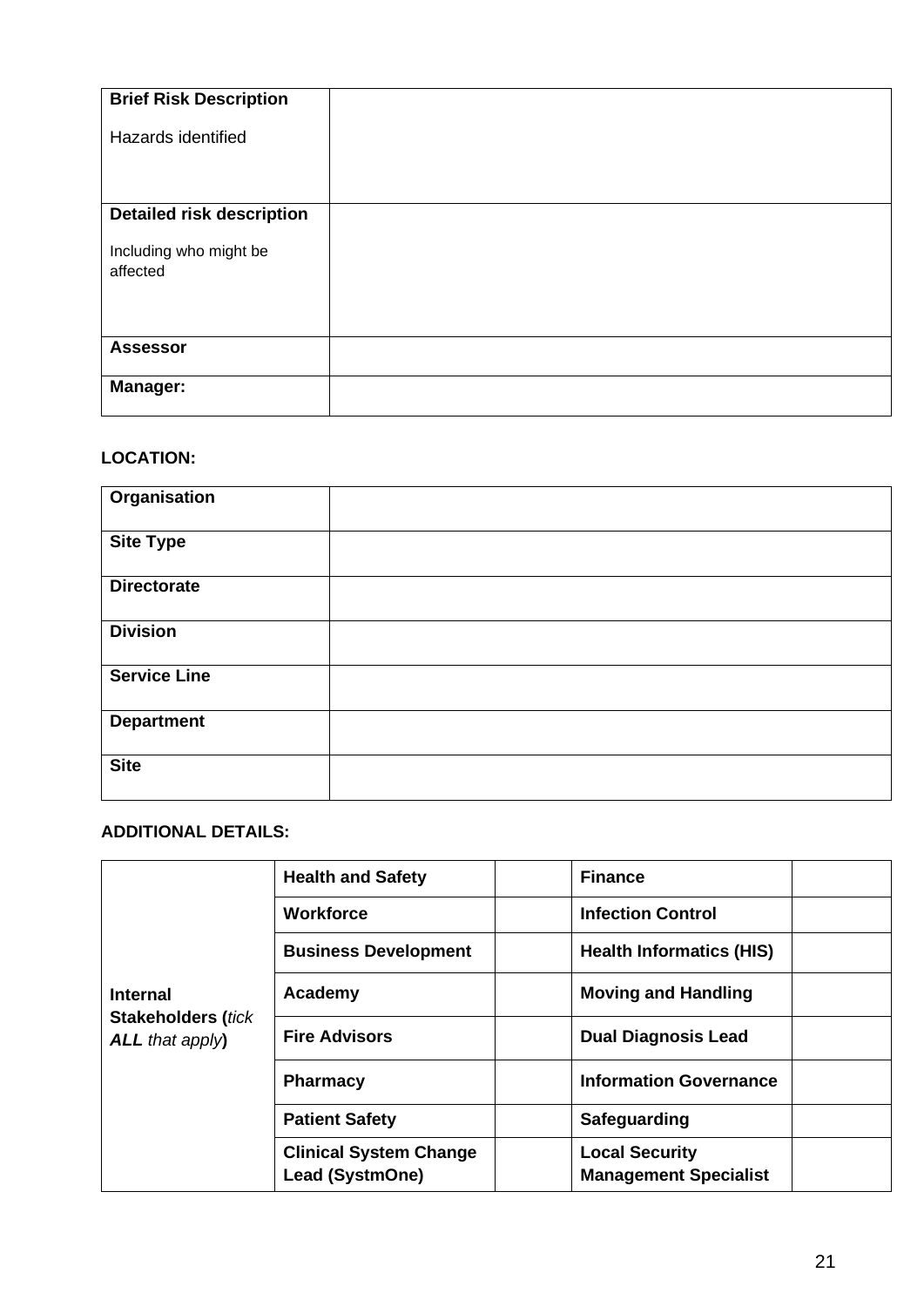| <b>Most Applicable</b><br><b>CQC Outcome:</b> | 1. Respect & Involving<br>People          | 2. Consent to Care &<br>Treatment                           | 4. Care & Welfare of<br>People          | 5. Meeting<br>Nutritional<br><b>Needs</b> |
|-----------------------------------------------|-------------------------------------------|-------------------------------------------------------------|-----------------------------------------|-------------------------------------------|
| (tick one CQC                                 | 6. Co-operating with<br>other providers   | 7. Safeguarding people<br>from abuse                        | 8. Cleanliness and<br>Infection Control | 9.<br>Management<br>of Medicines          |
| Outcome only)<br>If none are                  | 10. Safety and<br>suitability of premises | 11. Safety, availability<br>and suitability of<br>equipment | 12. Requirements<br>relating to workers | 13. Staffing                              |
| appropriate<br>please choose                  | 14. Supporting<br>workers                 | 16. Assessing &<br>Monitoring Quality of<br>Service         | 17. Complaints                          | 21. Records                               |
| N/A                                           | N/A                                       |                                                             |                                         |                                           |

# **CONTROLS: What measures are currently in place to reduce the risk?** Consider equipment,

staffing, environment, policy / procedure, training, documentation, information (this list is not exhaustive)

| <b>Details of Current Controls</b> | Gaps in<br><b>Control</b> | <b>Internal</b><br><b>Assurance</b> | <b>External</b><br><b>Assurance</b> | <b>Gaps in</b><br><b>Assurance</b> |
|------------------------------------|---------------------------|-------------------------------------|-------------------------------------|------------------------------------|
|                                    |                           |                                     |                                     |                                    |
|                                    |                           |                                     |                                     |                                    |
|                                    |                           |                                     |                                     |                                    |
|                                    |                           |                                     |                                     |                                    |

| <b>Risk Matrix</b>        |                          |                |                 |                |                 |
|---------------------------|--------------------------|----------------|-----------------|----------------|-----------------|
| <b>Severity</b><br>↓      | Likelihood $\rightarrow$ |                |                 |                |                 |
|                           | 1 Rare                   | 2 Unlikely     | 3 Possible      | 4 Likely       | 5 Certain       |
| 5 Catastrophic            | $5\overline{5}$          | 10             | 15              | 20             | 25              |
| 4 Major                   | $\overline{\mathbf{4}}$  | 8              | 12              | 16             | 20              |
| 3 Moderate                | $\overline{\mathbf{3}}$  | 6              | 9               | 12             | 15              |
| 2 Minor                   | $\overline{2}$           | $\overline{4}$ | $6\phantom{1}$  | 8              | 10              |
| 1 Negligible              | 1                        | $\overline{2}$ | 3               | $\overline{4}$ | $5\overline{)}$ |
| <b>Current Risk Score</b> | <b>Severity</b>          |                | Likelihood<br>X |                | $\equiv$        |

| <b>Financial implications</b> |  |
|-------------------------------|--|
|                               |  |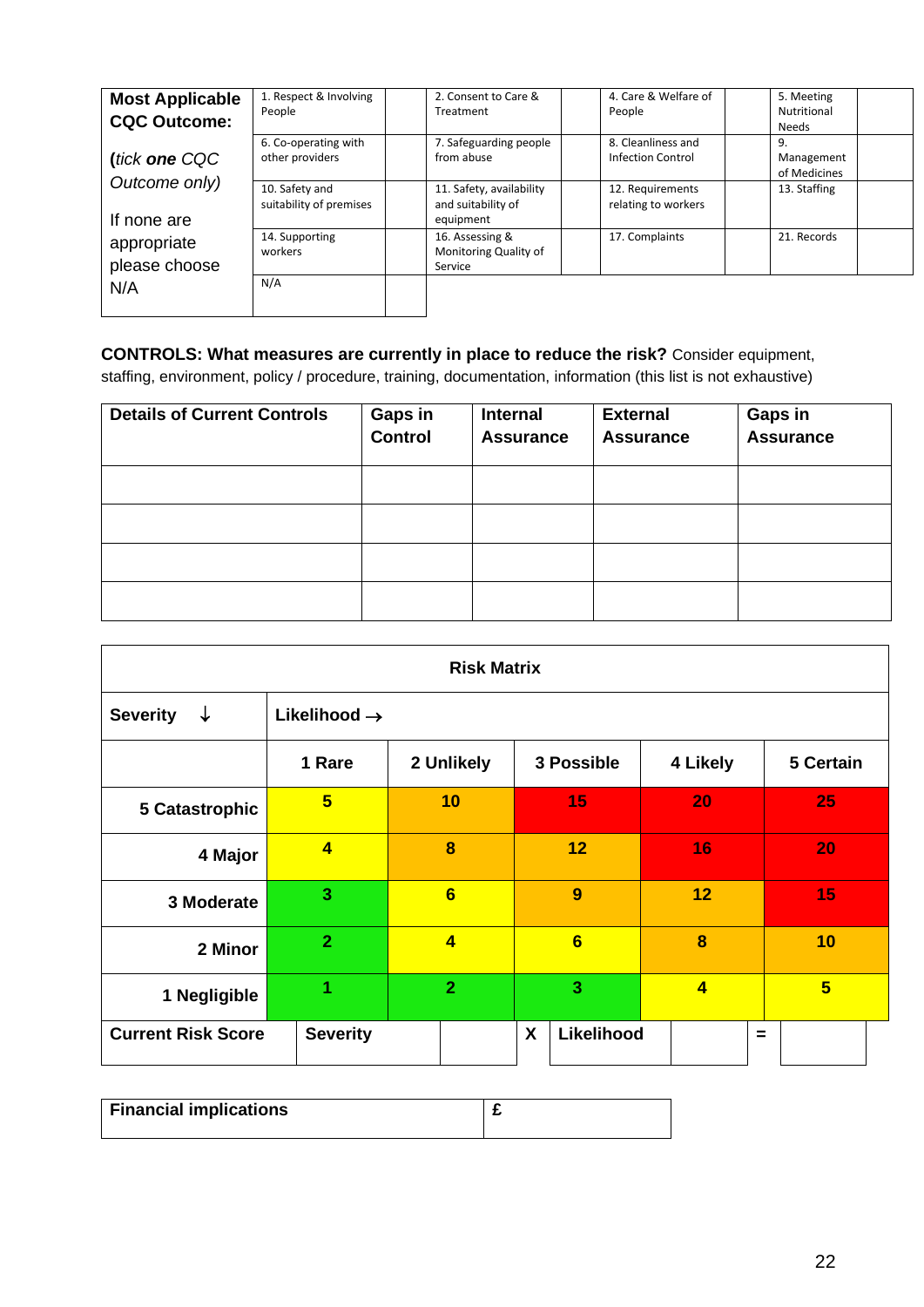# **Response to Risk (Tick ONE)**

|  | Terminate |  | Tolerate |  | $\tau$ ransfer |  | `reat |  |
|--|-----------|--|----------|--|----------------|--|-------|--|
|--|-----------|--|----------|--|----------------|--|-------|--|

**ACTIONS: What measures are to be taken to reduce the risk?** Consider equipment, staffing, environment, policy / procedure, training, documentation, information (this list is not exhaustive)

| <b>Details</b> | <b>Target Date</b> | <b>Responsible Officers</b> |
|----------------|--------------------|-----------------------------|
|                |                    | (max 2 people)              |
|                |                    |                             |
|                |                    |                             |
|                |                    |                             |
|                |                    |                             |

| <b>Risk Matrix</b>              |                          |                |            |                         |           |  |  |
|---------------------------------|--------------------------|----------------|------------|-------------------------|-----------|--|--|
| $\downarrow$<br><b>Severity</b> | Likelihood $\rightarrow$ |                |            |                         |           |  |  |
|                                 | 1 Rare                   | 2 Unlikely     | 3 Possible | 4 Likely                | 5 Certain |  |  |
| 5 Catastrophic                  | $5\phantom{1}$           | 10             | 15         | 20                      | 25        |  |  |
| 4 Major                         | $\overline{\mathbf{4}}$  | 8              | 12         | 16                      | 20        |  |  |
| 3 Moderate                      | 3                        | 6              | 9          | 12                      | 15        |  |  |
| 2 Minor                         | $\overline{2}$           | $\overline{4}$ | 6          | 8                       | 10        |  |  |
| 1 Negligible                    | 1                        | $\overline{2}$ | 3          | $\overline{\mathbf{4}}$ | 5         |  |  |

| <b>Predicted Risk Score</b><br>following implementation of actions         |             | <b>Severity</b>                                                   | X                                                                                                                                  |  | Likelihood |  | $=$ |             |
|----------------------------------------------------------------------------|-------------|-------------------------------------------------------------------|------------------------------------------------------------------------------------------------------------------------------------|--|------------|--|-----|-------------|
| I/we confirm this is an<br>accurate record of the<br>assessment undertaken |             |                                                                   | will ensure the above actions are carried<br>out and assessment findings communicated<br>to all appropriate staff and safety reps? |  |            |  |     |             |
| <b>Signed</b><br><b>Assessor</b><br><b>Print</b><br><b>Assessor</b>        | <b>Date</b> | <b>Signed</b><br><b>Manager</b><br><b>Print</b><br><b>Manager</b> |                                                                                                                                    |  |            |  |     | <b>Date</b> |